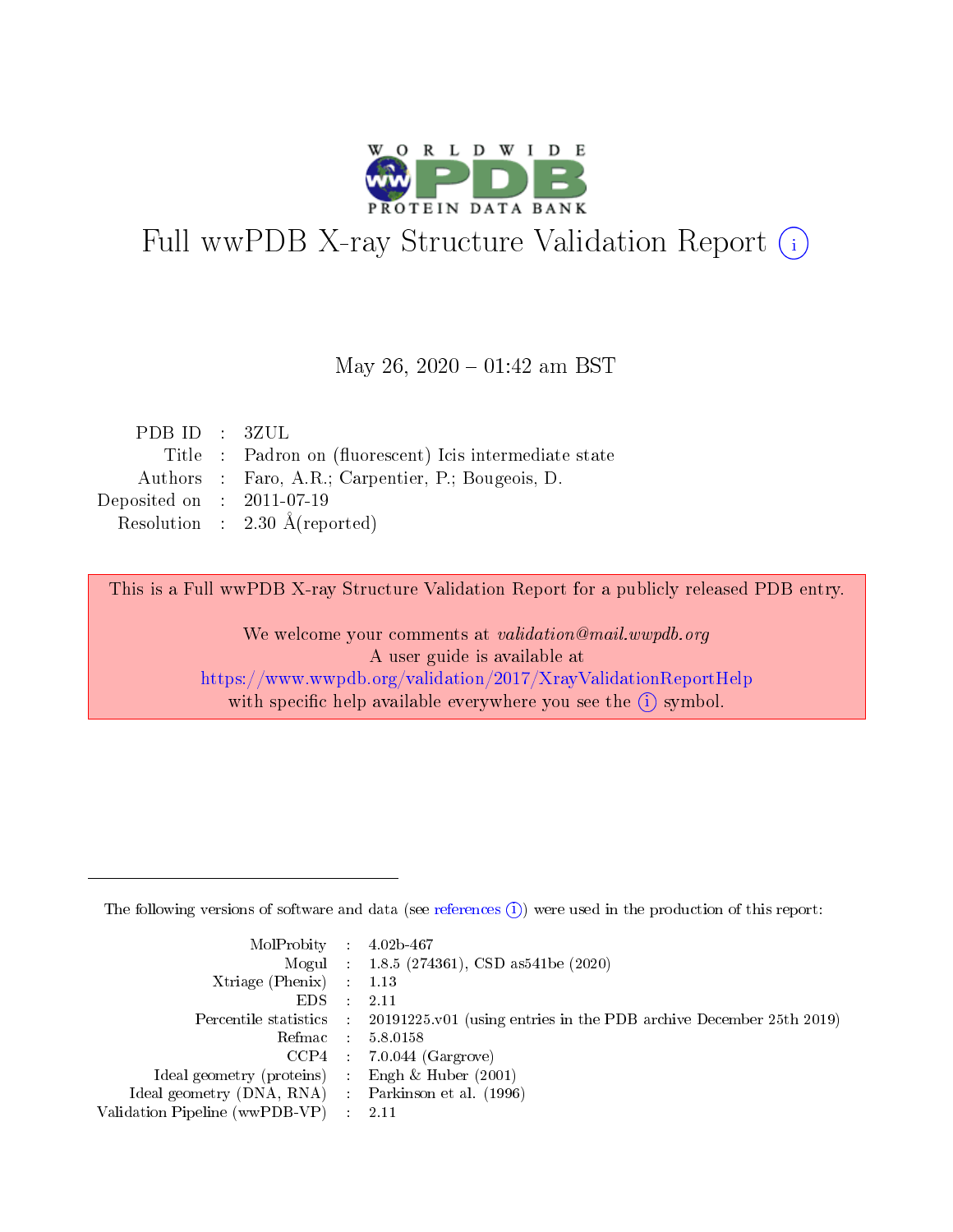# 1 [O](https://www.wwpdb.org/validation/2017/XrayValidationReportHelp#overall_quality)verall quality at a glance  $(i)$

The following experimental techniques were used to determine the structure: X-RAY DIFFRACTION

The reported resolution of this entry is 2.30 Å.

Percentile scores (ranging between 0-100) for global validation metrics of the entry are shown in the following graphic. The table shows the number of entries on which the scores are based.



| Metric                | Whole archive<br>$(\#\text{Entries})$ | <b>Similar resolution</b><br>$(\#\text{Entries}, \text{resolution range}(\text{\AA}))$ |
|-----------------------|---------------------------------------|----------------------------------------------------------------------------------------|
| $R_{free}$            | 130704                                | $5042$ $(2.30-2.30)$                                                                   |
| Clashscore            | 141614                                | $5643(2.30-2.30)$                                                                      |
| Ramachandran outliers | 138981                                | $5575(2.30-2.30)$                                                                      |
| Sidechain outliers    | 138945                                | $5575(2.30-2.30)$                                                                      |
| RSRZ outliers         | 127900                                | $4938 (2.30 - 2.30)$                                                                   |

The table below summarises the geometric issues observed across the polymeric chains and their fit to the electron density. The red, orange, yellow and green segments on the lower bar indicate the fraction of residues that contain outliers for  $>=3, 2, 1$  and 0 types of geometric quality criteria respectively. A grey segment represents the fraction of residues that are not modelled. The numeric value for each fraction is indicated below the corresponding segment, with a dot representing fractions  $\epsilon=5\%$  The upper red bar (where present) indicates the fraction of residues that have poor fit to the electron density. The numeric value is given above the bar.

| Mol | Chain       | Length | Quality of chain     |     |                                         |
|-----|-------------|--------|----------------------|-----|-----------------------------------------|
| м   | А           | 221    | 79%                  | 17% | $\bullet$ . $\bullet$                   |
|     |             |        |                      |     |                                         |
|     | B           | 221    | 79%                  | 16% | $\bullet\qquad\bullet\qquad$            |
|     |             |        | $\frac{0}{6}$        |     |                                         |
|     | $\rm C$     | 221    | 79%                  | 17% | $\bullet$ . $\bullet$                   |
|     | D           | 221    | $\frac{0}{6}$<br>76% | 19% | <b>Service</b><br>$\bullet$ . $\bullet$ |
|     |             |        | $\frac{0}{6}$        |     |                                         |
|     | E           | 221    | 76%                  | 20% | $\bullet$ . $\bullet$                   |
|     | $\mathbf F$ | 221    | 71%                  | 24% | $\ddot{\phantom{a}}$                    |

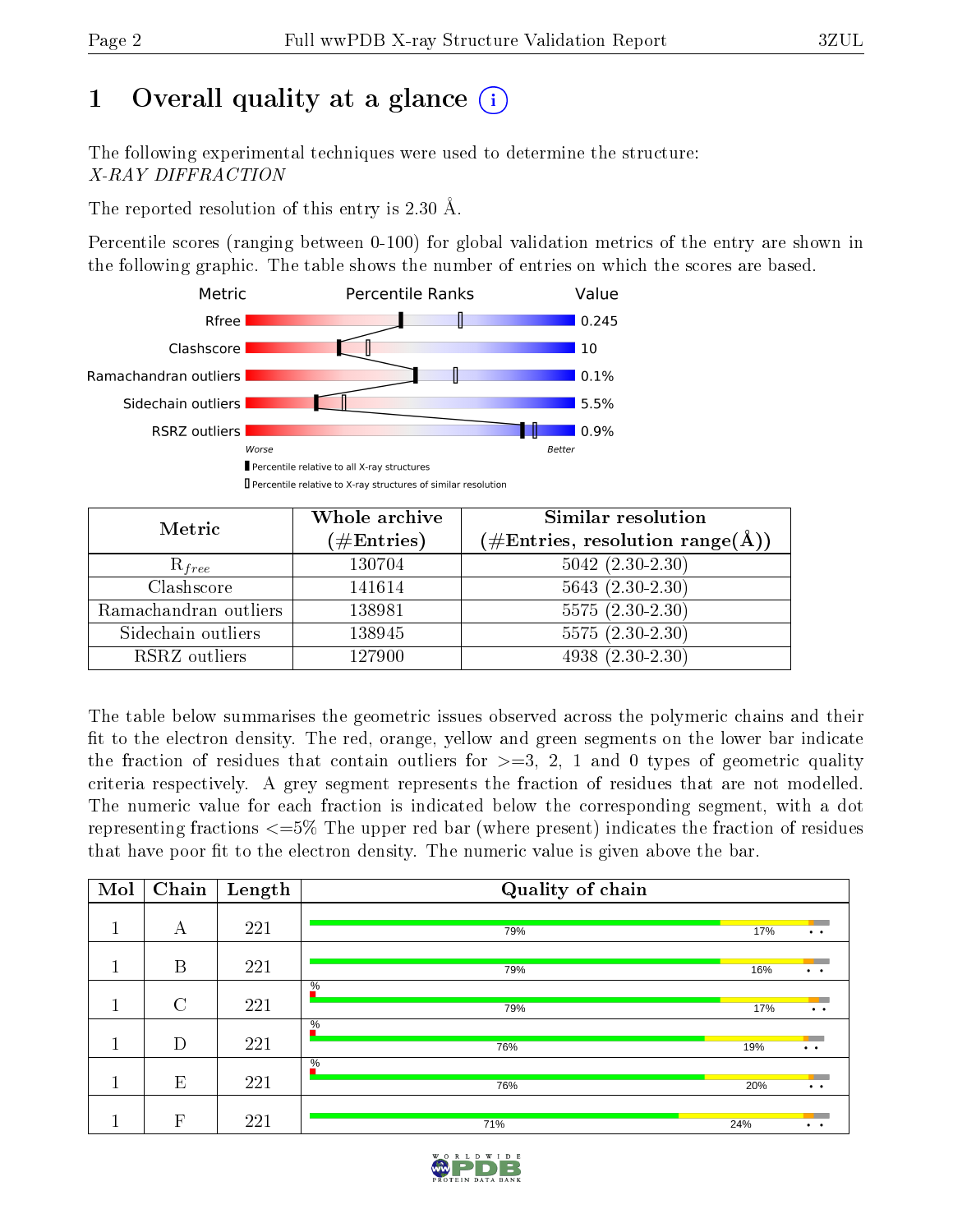# 2 Entry composition (i)

There are 2 unique types of molecules in this entry. The entry contains 11166 atoms, of which 0 are hydrogens and 0 are deuteriums.

In the tables below, the ZeroOcc column contains the number of atoms modelled with zero occupancy, the AltConf column contains the number of residues with at least one atom in alternate conformation and the Trace column contains the number of residues modelled with at most 2 atoms.

| Mol | Chain         | Residues | Atoms |               |     |                  |    | ZeroOcc          | $\operatorname{AltConf}$ | Trace            |
|-----|---------------|----------|-------|---------------|-----|------------------|----|------------------|--------------------------|------------------|
|     | А             | 214      | Total | C             | N   | $\left( \right)$ | S  | 11               |                          | 0                |
|     |               |          | 1770  | 1130          | 302 | 328              | 10 |                  | 6                        |                  |
|     | B             | 214      | Total | C             | Ν   | $\Omega$         | S  | $\overline{0}$   | $\overline{2}$           | $\left( \right)$ |
|     |               |          | 1733  | 1107          | 293 | 323              | 10 |                  |                          |                  |
|     | $\mathcal{C}$ | 216      | Total | $\mathcal{C}$ | N   | $\Omega$         | S  | $\overline{0}$   | 6                        | 0                |
|     |               |          | 1776  | 1133          | 302 | 331              | 10 |                  |                          |                  |
|     | D             | 214      | Total | $\mathcal{C}$ | N   | $\left($         | S  | $\boldsymbol{0}$ | 4                        | 0                |
|     |               |          | 1751  | 1119          | 296 | 326              | 10 |                  |                          |                  |
|     | E             | 214      | Total | $\Gamma$      | N   | $\Omega$         | S  | $\theta$         | 12                       | 0                |
|     |               |          | 1813  | 1153          | 310 | 339              | 11 |                  |                          |                  |
|     | $\mathbf{F}$  | 214      | Total | $\mathcal{C}$ | N   | $\Omega$         | S  | $\overline{0}$   | 11                       | 0                |
|     |               |          | 1810  | 1153          | 309 | 337              | 11 |                  |                          |                  |

Molecule 1 is a protein called FLUORESCENT PROTEIN DRONPA.

There are 54 discrepancies between the modelled and reference sequences:

| Chain            | Residue | Modelled   | Actual     | Comment     | Reference                          |
|------------------|---------|------------|------------|-------------|------------------------------------|
| А                | 59      | MET        | <b>THR</b> | conflict    | UNP Q5TLG6                         |
| $\boldsymbol{A}$ | 63      | <b>GYC</b> | <b>CYS</b> | chromophore | <b>UNP P42212</b>                  |
| A                | 63      | <b>GYC</b> | <b>TYR</b> | chromophore | UNP Q5TLG6                         |
| A                | 63      | GYC        | $\rm GLY$  | chromophore | Q5TLG6<br>UNP                      |
| A                | 94      | ILE        | <b>ASN</b> | conflict    | Q5TLG6<br>UNP                      |
| $\bf{A}$         | 141     | LEU        | <b>PRO</b> | conflict    | $\overline{\text{Q5TLG6}}$<br>UNP  |
| А                | 155     | <b>SER</b> | <b>GLY</b> | conflict    | $\overline{\text{Q5TLG6}}$<br>UNP. |
| А                | 159     | <b>TYR</b> | MET        | conflict    | UNP Q5TLG6                         |
| А                | 190     | <b>SER</b> | PHE        | conflict    | Q5TLG6<br>UNP                      |
| B                | 59      | MET        | <b>THR</b> | conflict    | UNP Q5TLG6                         |
| B                | 63      | <b>GYC</b> | <b>CYS</b> | chromophore | <b>UNP P42212</b>                  |
| B                | 63      | GYC        | TYR        | chromophore | UNP Q5TLG6                         |
| $\boldsymbol{B}$ | 63      | <b>GYC</b> | GLY        | chromophore | Q5TLG6<br>UNP                      |
| $\boldsymbol{B}$ | 94      | ILE        | ASN        | conflict    | Q5TLG6<br><b>UNP</b>               |
| $\boldsymbol{B}$ | 141     | <b>LEU</b> | <b>PRO</b> | conflict    | Q5TLG6<br>UNP                      |
| $\boldsymbol{B}$ | 155     | <b>SER</b> | <b>GLY</b> | conflict    | $Q5T\overline{LG6}$<br><b>UNP</b>  |
| B                | 159     | <b>TYR</b> | MET        | conflict    | UNP.<br>Q5TLG6                     |

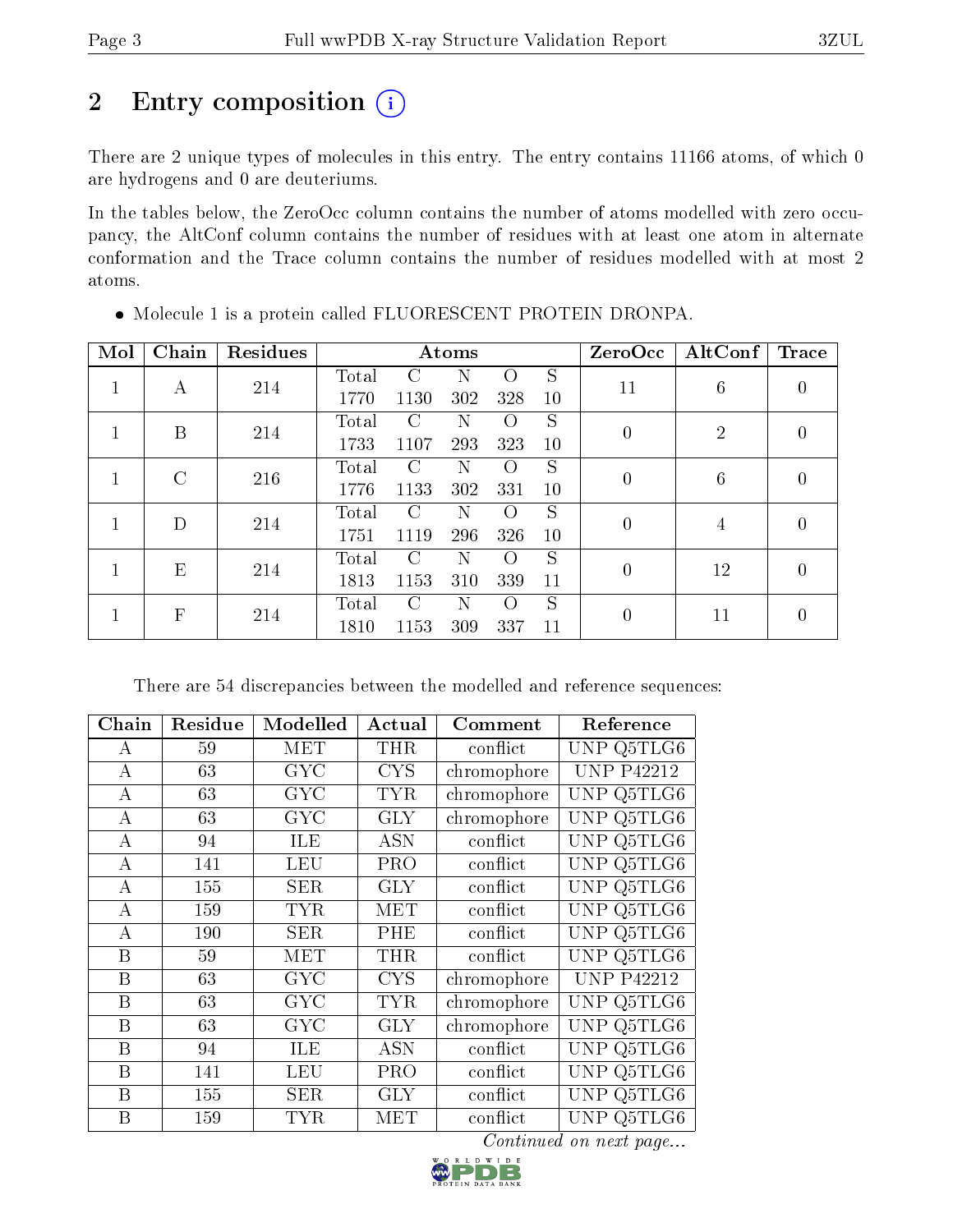| Chain                     | Residue          | Modelled                | Actual                  | Comment                      | Reference                                |
|---------------------------|------------------|-------------------------|-------------------------|------------------------------|------------------------------------------|
| $\, {\bf B}$              | 190              | <b>SER</b>              | $\overline{\rm PHE}$    | conflict                     | UNP Q5TLG6                               |
| $\overline{C}$            | $59\,$           | MET                     | <b>THR</b>              | conflict                     | UNP Q5TLG6                               |
| $\overline{\rm C}$        | 63               | $\overline{\text{GYC}}$ | $\overline{\text{CYS}}$ | chromophore                  | <b>UNP P42212</b>                        |
| $\overline{C}$            | 63               | <b>GYC</b>              | <b>TYR</b>              | chromophore                  | UNP Q5TLG6                               |
| $\overline{\rm C}$        | $\overline{63}$  | $\overline{\text{GYC}}$ | $\overline{GLY}$        | chromophore                  | UNP Q5TLG6                               |
| $\overline{C}$            | 94               | ILE                     | <b>ASN</b>              | conflict                     | UNP $Q5TLG6$                             |
| $\overline{\text{C}}$     | 141              | LEU                     | $\overline{\text{PRO}}$ | conflict                     | $\overline{\text{Q5TLG6}}$<br><b>UNP</b> |
| $\overline{\rm C}$        | 155              | <b>SER</b>              | $\overline{GLY}$        | conflict                     | Q5TLG6<br>UNP                            |
| $\overline{\rm C}$        | 159              | <b>TYR</b>              | MET                     | conflict                     | $\overline{\text{UNP Q5TL}}$ G6          |
| $\overline{\rm C}$        | 190              | SER                     | PHE                     | conflict                     | <b>UNP</b><br>Q5TLG6                     |
| D                         | 59               | $\overline{\text{MET}}$ | <b>THR</b>              | conflict                     | <b>UNP</b><br>Q5TLG6                     |
| $\mathbf{D}$              | $\overline{63}$  | $\overline{\text{GYC}}$ | $\overline{\text{CYS}}$ | chromophore                  | <b>UNP P42212</b>                        |
| $\overline{D}$            | 63               | <b>GYC</b>              | <b>TYR</b>              | chromophore                  | UNP Q5TLG6                               |
| ${\rm D}$                 | 63               | $G\overline{YC}$        | <b>GLY</b>              | chromophore                  | UNP Q5TLG6                               |
| $\mathbf{D}$              | 94               | ILE                     | <b>ASN</b>              | conflict                     | <b>UNP</b><br>Q5TLG6                     |
| $\mathbf D$               | 141              | LEU                     | PRO                     | conflict                     | Q5TLG6<br><b>UNP</b>                     |
| $\mathbf{D}$              | $\overline{155}$ | SER                     | $\overline{\text{GLY}}$ | $\overline{\text{conflict}}$ | $\overline{\text{Q5TLG6}}$<br>UNP        |
| ${\rm D}$                 | 159              | <b>TYR</b>              | MET                     | conflict                     | Q5TLG6<br>UNP                            |
| D                         | 190              | SER                     | PHE                     | conflict                     | $\overline{\text{Q5TLG6}}$<br>UNP        |
| $\overline{E}$            | $59\,$           | MET                     | <b>THR</b>              | conflict                     | UNP Q5TLG6                               |
| ${\bf E}$                 | 63               | GYC                     | <b>CYS</b>              | chromophore                  | <b>UNP P42212</b>                        |
| $\overline{E}$            | $\overline{63}$  | $\overline{\text{GYC}}$ | <b>TYR</b>              | chromophore                  | UNP Q5TLG6                               |
| ${\bf E}$                 | 63               | ${\rm GYC}$             | $\operatorname{GLY}$    | chromophore                  | <b>UNP</b><br>Q5TLG6                     |
| $\overline{E}$            | 94               | <b>ILE</b>              | <b>ASN</b>              | $\overline{\text{conflict}}$ | <b>UNP</b><br>$\overline{\text{Q5TLG6}}$ |
| E                         | 141              | <b>LEU</b>              | PRO                     | conflict                     | Q5TLG6<br>UNP                            |
| E                         | 155              | <b>SER</b>              | $\overline{GLY}$        | conflict                     | UNP Q5TLG6                               |
| $\overline{\mathrm{E}}$   | 159              | <b>TYR</b>              | <b>MET</b>              | conflict                     | $\overline{\text{Q5TLG6}}$<br>UNP        |
| $\overline{E}$            | 190              | $\overline{\text{SER}}$ | PHE                     | conflict                     | $\overline{\text{UNP}}$<br>Q5TLG6        |
| $\overline{\mathrm{F}}$   | $\overline{59}$  | MET                     | <b>THR</b>              | conflict                     | UNP Q5TLG6                               |
| $\mathbf{F}$              | 63               | $\overline{\text{GYC}}$ | CYS                     | chromophore                  | <b>UNP P42212</b>                        |
| $\mathbf F$               | 63               | <b>GYC</b>              | TYR                     | chromophore                  | UNP Q5TLG6                               |
| $\overline{F}$            | 63               | $\overline{\text{GYC}}$ | <b>GLY</b>              | chromophore                  | UNP Q5TLG6                               |
| $\mathbf{F}$              | 94               | ILE                     | ASN                     | conflict                     | UNP Q5TLG6                               |
| $\mathbf F$               | 141              | LEU                     | PRO                     | conflict                     | UNP Q5TLG6                               |
| $\boldsymbol{\mathrm{F}}$ | 155              | <b>SER</b>              | <b>GLY</b>              | conflict                     | UNP Q5TLG6                               |
| $\mathbf F$               | 159              | <b>TYR</b>              | <b>MET</b>              | conflict                     | UNP Q5TLG6                               |
| $\mathbf F$               | 190              | <b>SER</b>              | PHE                     | conflict                     | UNP Q5TLG6                               |

• Molecule 2 is water.

|  | $\text{Mol}$   Chain   Residues | Atoms        | $\lq$ ZeroOcc   AltConf |  |
|--|---------------------------------|--------------|-------------------------|--|
|  | $100\,$                         | Total<br>101 |                         |  |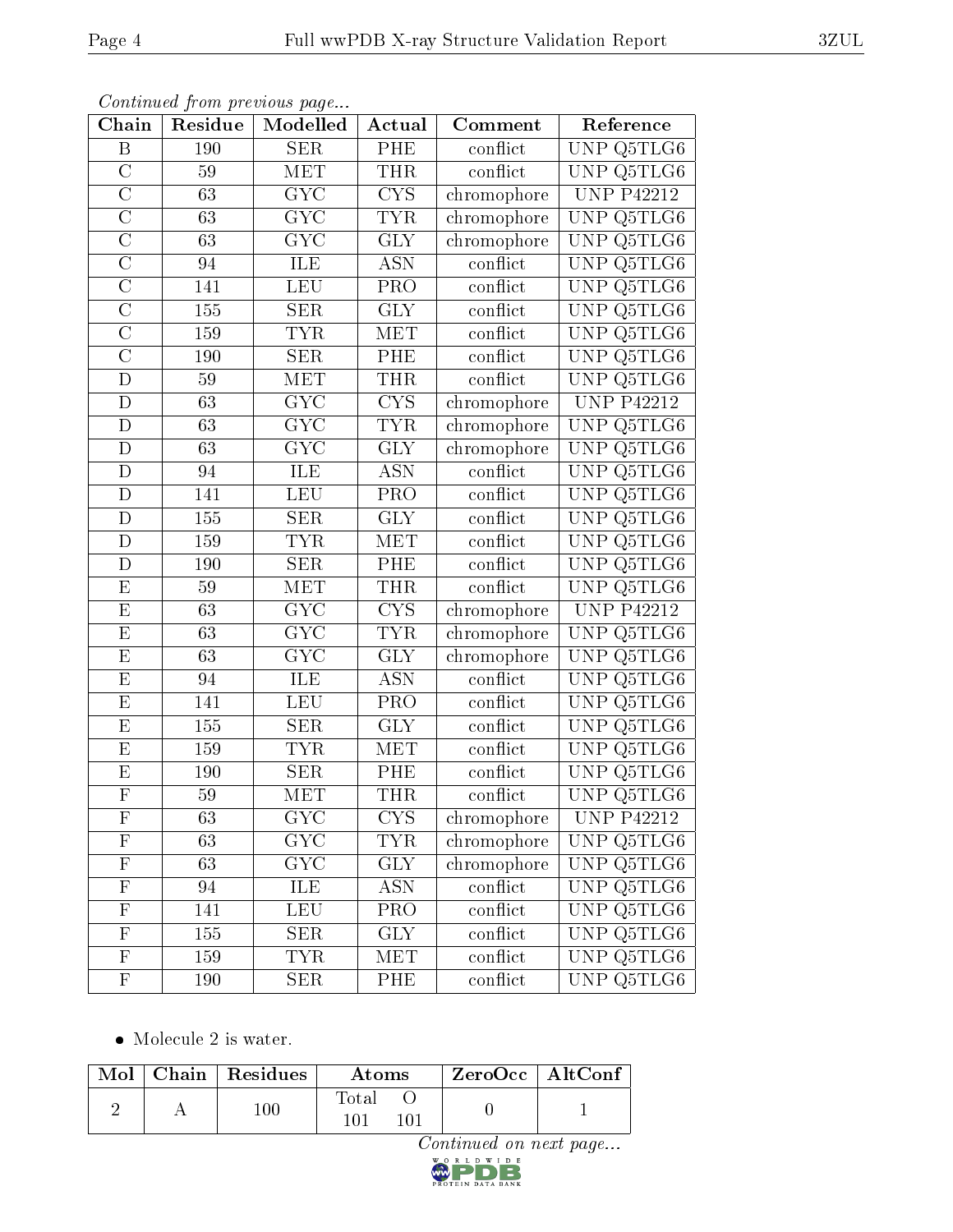Continued from previous page...

| Mol            | Chain | Residues | Atoms                                   | ZeroOcc | $\mathrm{AltConf}$ |
|----------------|-------|----------|-----------------------------------------|---------|--------------------|
| $\overline{2}$ | В     | 74       | Total<br>$\left( \right)$<br>74<br>74   |         | 0                  |
| $\overline{2}$ | C     | 100      | Total<br>$\left( \right)$<br>100<br>100 |         | 0                  |
| $\overline{2}$ | D     | 106      | Total<br>$\left( \right)$<br>106<br>106 |         |                    |
| $\overline{2}$ | Е     | 64       | Total<br>$\left( \right)$<br>64<br>64   | 0       | 0                  |
| 2              | F     | 68       | Total<br>$\left( \right)$<br>68<br>68   |         |                    |

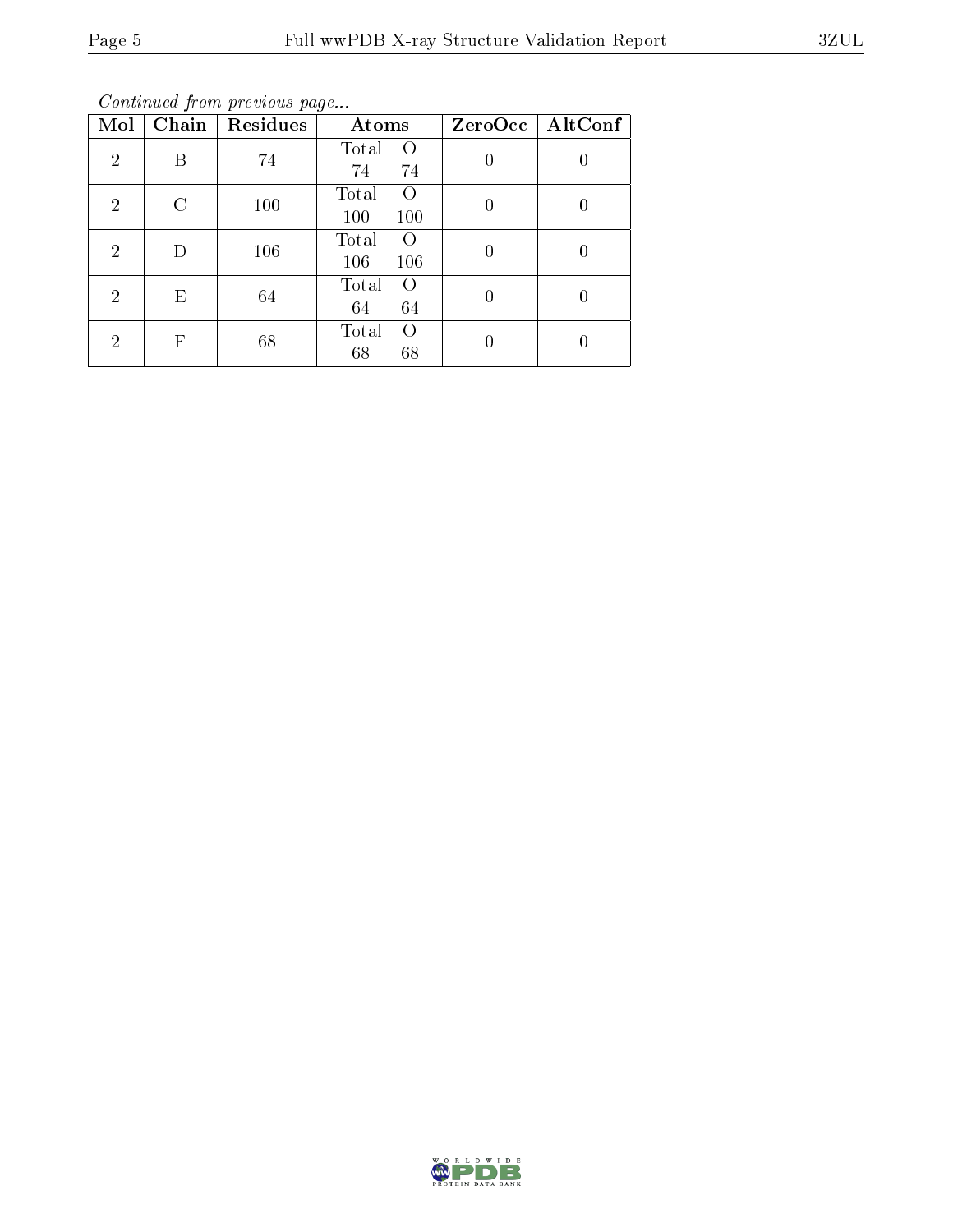# 3 Residue-property plots  $(i)$

These plots are drawn for all protein, RNA and DNA chains in the entry. The first graphic for a chain summarises the proportions of the various outlier classes displayed in the second graphic. The second graphic shows the sequence view annotated by issues in geometry and electron density. Residues are color-coded according to the number of geometric quality criteria for which they contain at least one outlier: green  $= 0$ , yellow  $= 1$ , orange  $= 2$  and red  $= 3$  or more. A red dot above a residue indicates a poor fit to the electron density (RSRZ  $> 2$ ). Stretches of 2 or more consecutive residues without any outlier are shown as a green connector. Residues present in the sample, but not in the model, are shown in grey.



• Molecule 1: FLUORESCENT PROTEIN DRONPA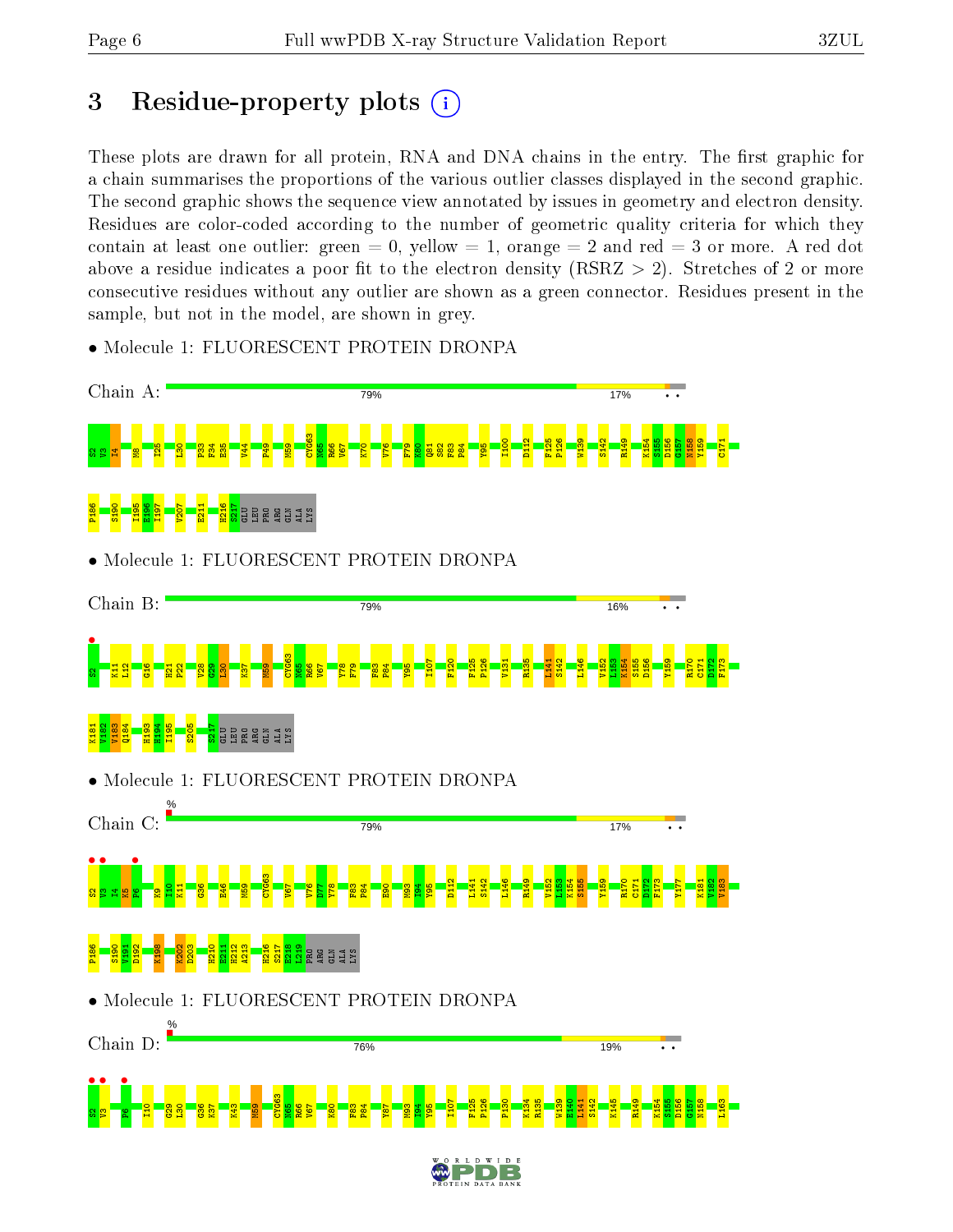R149 K154



• Molecule 1: FLUORESCENT PROTEIN DRONPA





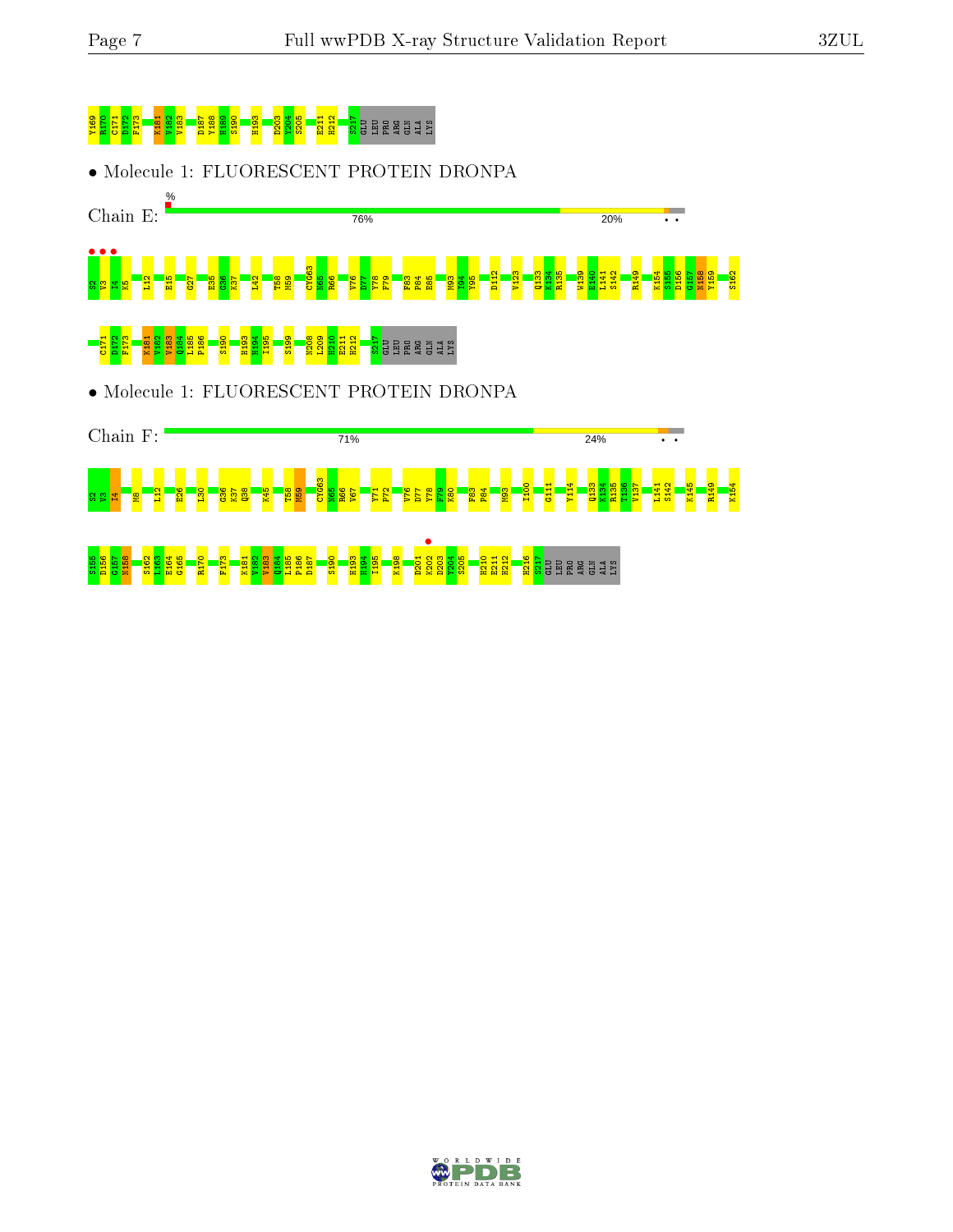# 4 Data and refinement statistics  $(i)$

| Property                                                         | Value                                           | Source     |
|------------------------------------------------------------------|-------------------------------------------------|------------|
| Space group                                                      | P 21 21 2                                       | Depositor  |
| Cell constants                                                   | $181.38\text{\AA}$ 72.82Å<br>$108.97\text{\AA}$ | Depositor  |
| a, b, c, $\alpha$ , $\beta$ , $\gamma$                           | $90.00^\circ$<br>$90.00^\circ$<br>$90.00^\circ$ |            |
| Resolution $(A)$                                                 | $46.52 -$<br>2.30                               | Depositor  |
|                                                                  | $46.52 - 2.30$                                  | <b>EDS</b> |
| % Data completeness                                              | $99.6$ $(46.52 - 2.30)$                         | Depositor  |
| (in resolution range)                                            | 99.6 (46.52-2.30)                               | <b>EDS</b> |
| $\mathrm{R}_{merge}$                                             | 0.11                                            | Depositor  |
| $\mathrm{R}_{sym}$                                               | (Not available)                                 | Depositor  |
| $\langle I/\sigma(I) \rangle^{-1}$                               | $2.62$ (at 2.29Å)                               | Xtriage    |
| Refinement program                                               | PHENIX (PHENIX.REFINE)                          | Depositor  |
|                                                                  | 0.204<br>0.256<br>$\mathbf{A}$                  | Depositor  |
| $R, R_{free}$                                                    | 0.194<br>0.245<br>$\ddot{\phantom{a}}$          | DCC        |
| $R_{free}$ test set                                              | 2000 reflections $(3.09\%)$                     | wwPDB-VP   |
| Wilson B-factor $(A^2)$                                          | 22.7                                            | Xtriage    |
| Anisotropy                                                       | 0.460                                           | Xtriage    |
| Bulk solvent $k_{sol}(\text{e}/\text{A}^3), B_{sol}(\text{A}^2)$ | 0.29, 29.5                                      | <b>EDS</b> |
| L-test for twinning <sup>2</sup>                                 | $< L >$ = 0.48, $< L^2 >$ = 0.32                | Xtriage    |
| Estimated twinning fraction                                      | No twinning to report.                          | Xtriage    |
| $F_o, F_c$ correlation                                           | 0.93                                            | <b>EDS</b> |
| Total number of atoms                                            | 11166                                           | wwPDB-VP   |
| Average B, all atoms $(A^2)$                                     | 23.0                                            | wwPDB-VP   |

Xtriage's analysis on translational NCS is as follows: The largest off-origin peak in the Patterson function is  $15.01\%$  of the height of the origin peak. No significant pseudotranslation is detected.

<sup>&</sup>lt;sup>2</sup>Theoretical values of  $\langle |L| \rangle$ ,  $\langle L^2 \rangle$  for acentric reflections are 0.5, 0.333 respectively for untwinned datasets, and 0.375, 0.2 for perfectly twinned datasets.



<span id="page-7-1"></span><span id="page-7-0"></span><sup>1</sup> Intensities estimated from amplitudes.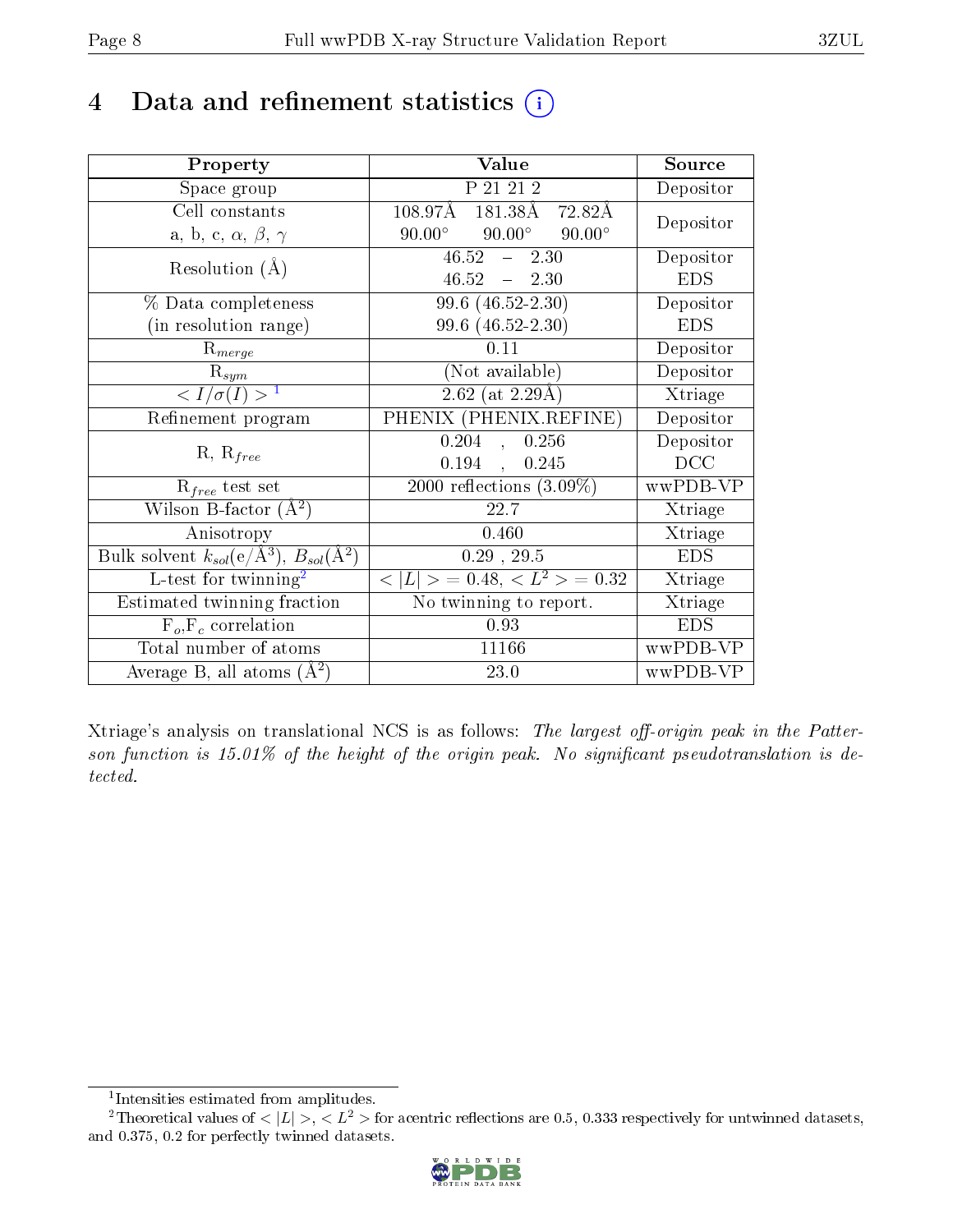# 5 Model quality  $(i)$

# 5.1 Standard geometry  $(i)$

Bond lengths and bond angles in the following residue types are not validated in this section: GYC

The Z score for a bond length (or angle) is the number of standard deviations the observed value is removed from the expected value. A bond length (or angle) with  $|Z| > 5$  is considered an outlier worth inspection. RMSZ is the root-mean-square of all Z scores of the bond lengths (or angles).

| Mol          | Chain |             | Bond lengths | Bond angles |                 |  |
|--------------|-------|-------------|--------------|-------------|-----------------|--|
|              |       | <b>RMSZ</b> | # $ Z  > 5$  | RMSZ        | # $ Z  > 5$     |  |
| $\mathbf{1}$ | A     | 0.48        | 0/1794       | 0.55        | 0/2419          |  |
| 1            | В     | 0.44        | 0/1757       | 0.54        | 0/2372          |  |
| 1            | C     | 0.48        | 0/1800       | 0.58        | 0/2428          |  |
| $\mathbf{1}$ | Ð     | 0.46        | 0/1775       | 0.55        | $\sqrt{0/2395}$ |  |
| $\mathbf{1}$ | E     | 0.41        | 0/1837       | 0.51        | 0/2473          |  |
| 1            | F     | 0.42        | 0/1834       | 0.55        | 0/2470          |  |
| All          | ΑH    | 0.45        | /10797<br>0  | 0.55        | 0/14557         |  |

There are no bond length outliers.

There are no bond angle outliers.

There are no chirality outliers.

There are no planarity outliers.

### 5.2 Too-close contacts  $\overline{()}$

In the following table, the Non-H and H(model) columns list the number of non-hydrogen atoms and hydrogen atoms in the chain respectively. The H(added) column lists the number of hydrogen atoms added and optimized by MolProbity. The Clashes column lists the number of clashes within the asymmetric unit, whereas Symm-Clashes lists symmetry related clashes.

| Mol |   |      | $\boxed{\text{Chain}}$   Non-H   H(model) | H(added) | Clashes | $\mid$ Symm-Clashes |
|-----|---|------|-------------------------------------------|----------|---------|---------------------|
|     |   | 1770 |                                           | 1697     | 34      |                     |
|     | В | 1733 |                                           | 1650     | 28      |                     |
|     |   | 1776 |                                           | 1693     | 34      |                     |
|     |   | 1751 |                                           | 1675     | 33      |                     |
|     | Е | 1813 |                                           | 1730     | 43      |                     |
|     | F | 1810 |                                           | 1728     | 36      |                     |
|     |   | 101  |                                           |          | 10      |                     |

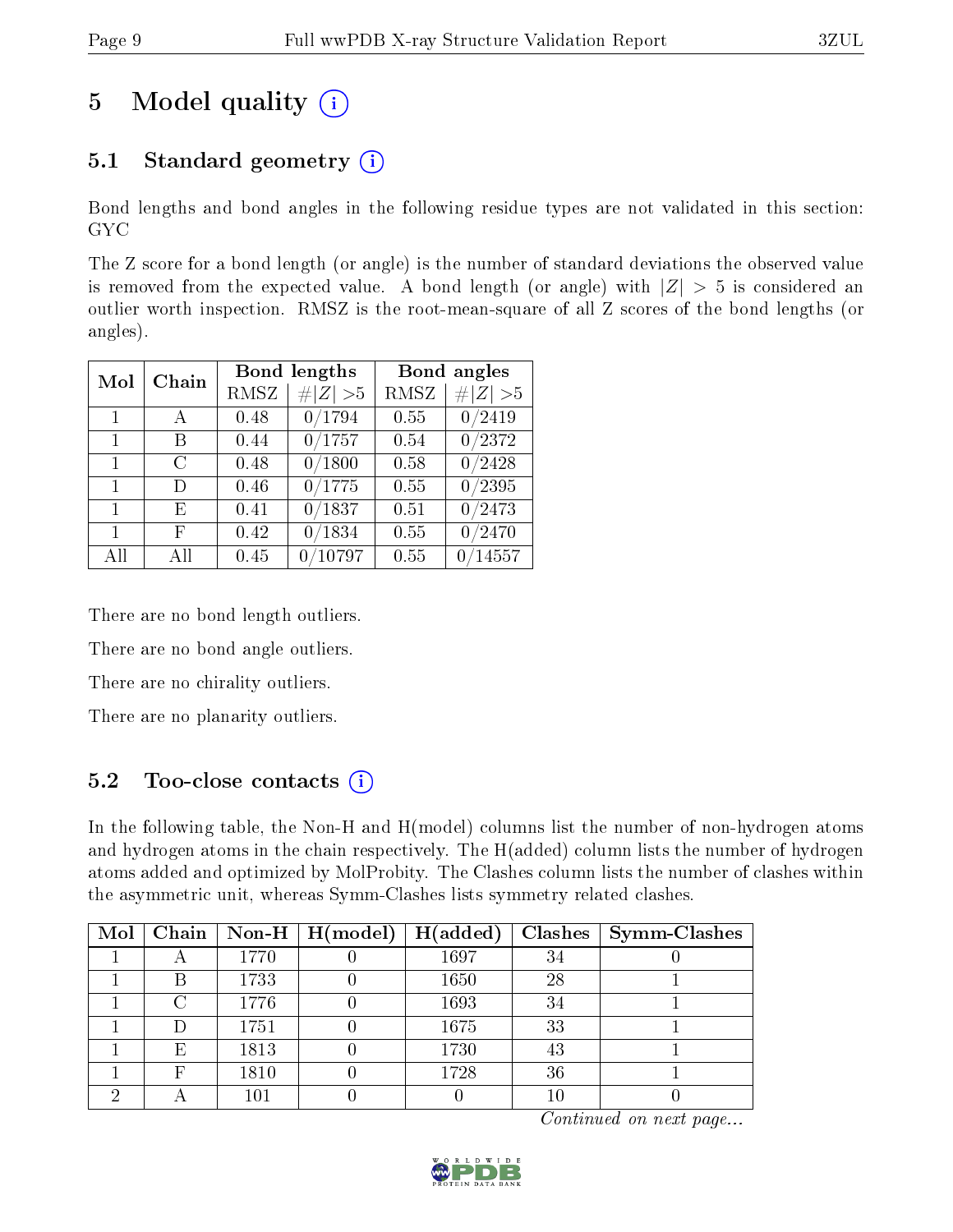| Mol |   |         |       |     | Chain   Non-H   H(model)   H(added)   Clashes   Symm-Clashes |
|-----|---|---------|-------|-----|--------------------------------------------------------------|
|     |   | 74      |       |     |                                                              |
|     |   | $100\,$ |       |     |                                                              |
|     |   | 106     |       |     |                                                              |
|     | E | 64      |       |     |                                                              |
|     |   | 68      |       |     |                                                              |
|     |   | 11166   | 10173 | 203 |                                                              |

The all-atom clashscore is defined as the number of clashes found per 1000 atoms (including hydrogen atoms). The all-atom clashscore for this structure is 10.

All (203) close contacts within the same asymmetric unit are listed below, sorted by their clash magnitude.

| Atom-1                                  | Atom-2                    | Interatomic       | Clash         |
|-----------------------------------------|---------------------------|-------------------|---------------|
|                                         |                           | distance $(\AA)$  | overlap $(A)$ |
| 1:E:133:GLN:OE1                         | 1: E: 135[A]: ARG: NH1    | 2.05              | 0.89          |
| 1:A:158:ASN:H                           | 1:A:158:ASN:HD22          | $\overline{1.15}$ | 0.89          |
| $1: E:59[B]: \overline{\text{MET:HG3}}$ | 2:E:2020:HOH:O            | 1.72              | 0.88          |
| $1:$ F:133:GLN:OE1                      | $1:$ F:135 $[B]$ :ARG:NH2 | 2.09              | 0.85          |
| 1:B:59:MET:HE2                          | 1:B:173:PHE:CZ            | 2.14              | 0.83          |
| 1:F:4:ILE:HD13                          | 2:F:2002:HOH:O            | 1.78              | 0.82          |
| 1:A:149:ARG:HB3                         | 1:A:154:LYS:HD2           | 1.63              | 0.81          |
| 1:E:58:THR:O                            | 2:E:2025:HOH:O            | 2.00              | 0.80          |
| 1:A:216[B]:HIS:NE2                      | 2: A:2094: HOH:O          | 2.14              | 0.80          |
| 1: E: 158: ASN: ND2                     | 1:E:158:ASN:O             | 2.16              | 0.78          |
| 1: D:59: MET:HG3                        | 2: D: 2027: HOH:O         | 1.83              | 0.77          |
| 1: A:81: GLN:NE2                        | 2:A:2047:HOH:O            | 2.17              | 0.77          |
| 1: A:8: MET:HE2                         | 1:A:112:ASP:HB2           | 1.70              | 0.74          |
| 1:E:186:PRO:HB3                         | 2:E:2029:HOH:O            | 1.87              | 0.73          |
| 1:A:190:SER:HB3                         | 2:A:2094:HOH:O            | 1.89              | 0.73          |
| 1: E:37[B]: LYS: HD3                    | 1:E:212:HIS:HB3           | 1.70              | 0.73          |
| 1:B:78:TYR:CE1                          | 1:B:183[A]:VAL:HG23       | 2.25              | 0.72          |
| 1:B:63:GYC:HD2                          | 1: B:63: GYC:N2           | 2.03              | 0.72          |
| 1: A:63: GYC:N2                         | 1: A:63: GYC: HD2         | 2.06              | 0.71          |
| $1:$ F:59 $[A]$ :MET:HG3                | 2:F:2023:HOH:O            | 1.91              | 0.71          |
| 1:D:205[A].SER:OG                       | 2: D: 2101: HOH:O         | 1.98              | 0.71          |
| 1:C:2:SER:O                             | 1:C:5[B]:LYS:NZ           | 2.24              | 0.71          |
| 1: D:59: MET:HE3                        | 1: D: 139: TRP: CD2       | 2.26              | 0.71          |
| $1:$ F:37 $[B]$ :LYS:HE3                | 2:F:2012:HOH:O            | 1.89              | 0.70          |
| $1:$ F:63:GYC:HD1                       | $1:$ F:63:GYC:N2          | 2.05              | 0.70          |
| 1: D:59: MET:HE2                        | 1:D:139:TRP:CD1           | 2.27              | 0.69          |
| 1:B:154:LYS:HE3                         | 2:B:2063:HOH:O            | 1.90              | 0.69          |
| 1:B:141:LEU:HD23                        | 1:B:193:HIS:O             | 1.92              | 0.68          |

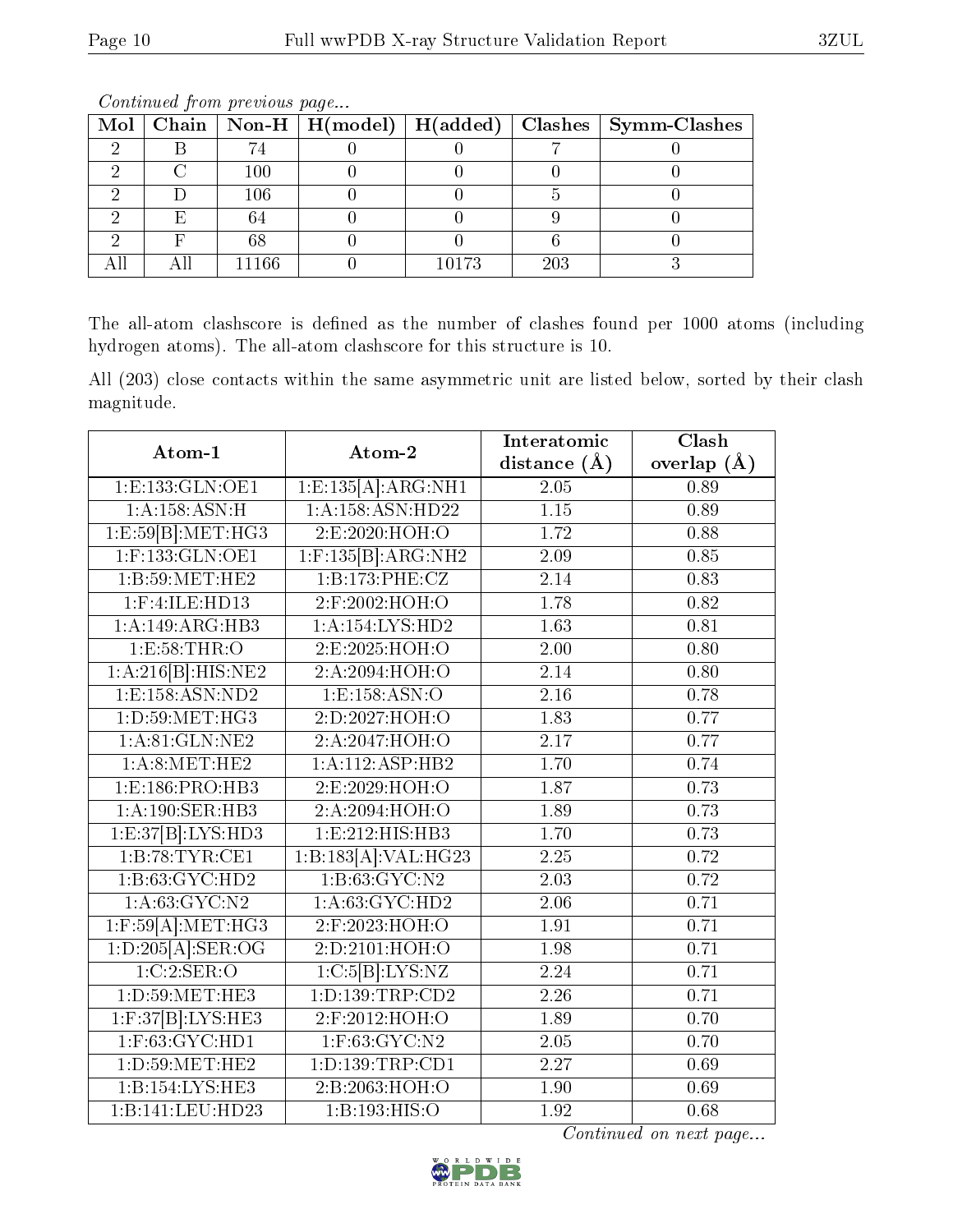| Atom-1                                  | Atom-2                 | Interatomic      | Clash         |  |
|-----------------------------------------|------------------------|------------------|---------------|--|
|                                         |                        | distance $(\AA)$ | overlap $(A)$ |  |
| 1:A:158:ASN:N                           | 1:A:158:ASN:HD22       | 1.90             | 0.68          |  |
| 1: D: 63: GYC: HD1                      | 1: D: 63: GYC: N2      | 2.09             | 0.68          |  |
| 2:B:2051:HOH:O                          | 1:C:46:GLU:HG3         | 1.94             | 0.67          |  |
| 1:E:76:VAL:O                            | 2:E:2029:HOH:O         | 2.12             | 0.67          |  |
| 1:C:63:GYC:N2                           | 1:C:63:GYC:HD1         | 2.10             | 0.66          |  |
| 1: A: 158: ASN: ND2                     | 2:A:2078:HOH:O         | 2.27             | 0.66          |  |
| 1:B:107:ILE:O                           | 2:B:2033:HOH:O         | 2.14             | 0.66          |  |
| 1:C:59:MET:HG2                          | 1:C:63:GYC:CD1         | 2.25             | 0.66          |  |
| 1:E:35:GLU:HB3                          | 1: E:37[A]: LYS:NZ     | 2.12             | 0.65          |  |
| 1:D:158:ASN:OD1                         | 2:D:2080:HOH:O         | 2.13             | 0.65          |  |
| $1:$ F:216:HIS:NE2                      | 2:F:2064:HOH:O         | 2.28             | 0.64          |  |
| 1: E: 5: LYS: HD3                       | 1: E:112[B]: ASP:CG    | 2.18             | 0.64          |  |
| $1:$ F:158:ASN:ND2                      | $1:$ F:158:ASN:O       | 2.31             | 0.63          |  |
| 1:E:78:TYR:HE2                          | 2:E:2061:HOH:O         | 1.82             | 0.63          |  |
| 1:A:1 <sub>1</sub> IE:HG23              | 2:A:2002:HOH:O         | 1.97             | 0.62          |  |
| 1:C:59:MET:HE2                          | 1:C:63:GVC:CZ          | 2.30             | 0.62          |  |
| $1:$ F:149:ARG:HB3                      | $1:$ F:154:LYS:HD2     | 1.82             | 0.62          |  |
| 1:C:142[A].SER:HB2                      | 1:C:159:TYR:CE1        | 2.34             | 0.62          |  |
| $1: \overline{E:5:LYS:HD3}$             | 1: E: 112[B]: ASP: OD1 | 2.01             | 0.61          |  |
| 1:E:209:LEU:HD21                        | 2:E:2025:HOH:O         | 2.01             | 0.61          |  |
| $1:$ F:26:GLU:HG3                       | $1:$ F:45:LYS:HG3      | 1.82             | 0.60          |  |
| 1:C:190:SER:HB3                         | 1:C:216[B]:HIS:HD2     | 1.65             | 0.60          |  |
| 1:E:63:GYC:HD2                          | 1:E:63:GYC:N2          | 2.15             | 0.60          |  |
| 1: D:59:MET:CE                          | 1:D:139:TRP:CG         | 2.85             | 0.60          |  |
| 1:E:149:ARG:HB3                         | 1: E: 154: LYS: HD2    | 1.84             | 0.59          |  |
| 1:E:63:GYC:HB11                         | 2:E:2025:HOH:O         | 2.01             | 0.59          |  |
| 1:C:59:MET:HE2                          | 1:C:63:GYC:OH          | 2.02             | 0.59          |  |
| 1:B:59:MET:CE                           | 1:B:173:PHE:CZ         | 2.85             | 0.59          |  |
| 1:A:158:ASN:H                           | 1: A: 158: ASN: ND2    | 1.93             | 0.59          |  |
| $1:$ F:78:TYR:CE1                       | $1:$ F:183:VAL:HG23    | 2.38             | 0.58          |  |
| $1: \overline{E:142[A]:\text{SER}:HB2}$ | 1: E: 159: TYR: CE1    | 2.39             | 0.58          |  |
| 1:C:83:PHE:HB3                          | 1:C:84:PRO:HA          | 1.86             | 0.57          |  |
| 1: A:59: MET:HE1                        | 1: A: 139: TRP: CD2    | 2.39             | 0.57          |  |
| 1: A:63: GYC:HE2                        | 1:A:195:ILE:HB         | 1.87             | 0.57          |  |
| 1:B:142:SER:HB3                         | 1: B: 159: TYR: CE1    | 2.40             | 0.57          |  |
| 1:B:83:PHE:HB3                          | 1:B:84:PRO:HA          | 1.86             | 0.56          |  |
| 1:C:78:TYR:CE1                          | 1:C:183:VAL:HG22       | 2.40             | 0.56          |  |
| 1: E: 141: LEU: HD12                    | 1:E:193:HIS:O          | 2.06             | 0.55          |  |
| $1:$ F:76:VAL:HB                        | $1:$ F:186:PRO:HA      | 1.88             | 0.55          |  |
| 1: D:93:MET:HG2                         | 1: D: 173: PHE: CE1    | 2.41             | 0.55          |  |
| $1:$ F:37 $[B]$ :LYS:HG3                | $1:$ F:38:GLN:N        | 2.20             | 0.55          |  |

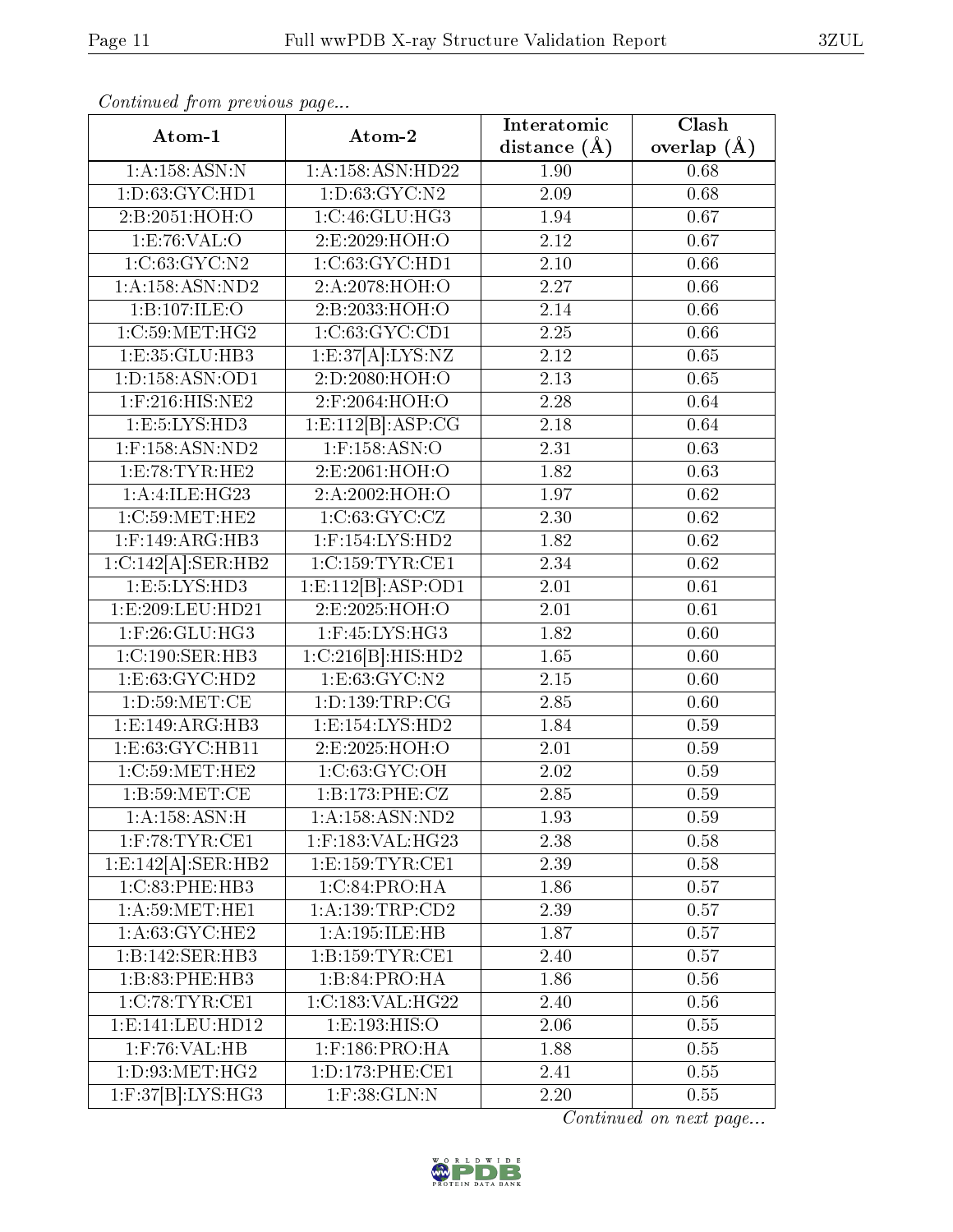| Atom-1                       | Atom-2                     | Interatomic       | Clash         |
|------------------------------|----------------------------|-------------------|---------------|
|                              |                            | distance $(\AA)$  | overlap $(A)$ |
| 1:C:59:MET:HG2               | 1:C:63:GYC:CE1             | 2.37              | 0.54          |
| $1:$ F:198:LYS:HG3           | 1:F:210:HIS:CD2            | 2.42              | $0.54\,$      |
| 1:F:63:GYC:HE1               | $1:$ F:195:ILE:HB          | 1.90              | $0.54\,$      |
| 1:E:59[A]: MET:HG2           | 1:E:63:GYC:CE2             | 2.37              | $0.54\,$      |
| 1:B:66:ARG:HG2               | 1:B:79:PHE:CE2             | 2.43              | 0.54          |
| 1:D:10:ILE:N                 | 1: D:29: GLY:O             | 2.39              | $0.54\,$      |
| 1:C:149:ARG:HB3              | 1:C:154[B]:LYS:HD3         | 1.89              | 0.53          |
| 1:A:4:ILE:HD12               | 1:A:34:PHE:CZ              | 2.43              | 0.53          |
| 1: A:59:MET:HG2              | 1: A:63: GYC:CD2           | 2.38              | 0.53          |
| 1: D:59:MET:CE               | 1: D: 139: TRP: CD2        | 2.92              | 0.53          |
| 1:E:83:PHE:HB3               | 1: E:84: PRO:HA            | 1.91              | 0.53          |
| 1: E: 195: ILE: HD11         | 2:E:2025:HOH:O             | 2.09              | $0.52\,$      |
| 1:C:142[B]:SER:HB3           | 1:C:159:TYR:CE1            | 2.45              | $0.52\,$      |
| 1:D:30:LEU:HD12              | 1: D:30: LEU:O             | $\overline{2.10}$ | 0.52          |
| 1:B:63:GYC:HB2               | 1:B:66:ARG:NH2             | 2.25              | 0.52          |
| 1: D: 135: ARG: HG3          | 1:D:135:ARG:HH11           | 1.74              | 0.52          |
| 1:F:83:PHE:HB3               | $1:$ F:84:PRO:HA           | 1.91              | $0.52\,$      |
| 1:D:83:PHE:HB3               | 1: D:84: PRO:HA            | 1.92              | $0.51\,$      |
| 1: A:83: PHE:HB3             | 1: A:84: PRO:HA            | 1.92              | 0.51          |
| 1: B: 95: TYR: CD2           | 1:B:171:CYS:HB2            | 2.45              | 0.51          |
| $1:$ F:181:LYS:HG2           | 2:F:2035:HOH:O             | 2.11              | 0.51          |
| 1:C:63:GVC:OH                | $1:C:142[A].\text{SER:OG}$ | 2.21              | 0.51          |
| 1:A:197:ILE:HG23             | 1:A:207:VAL:HG13           | 1.93              | 0.51          |
| 1:B:63:GYC:HB2               | 1:B:66:ARG:HH22            | 1.75              | 0.51          |
| 1:B:78:TYR:CE1               | 1:B:183[A]:VAL:CG2         | 2.95              | 0.50          |
| 1:C:95:TYR:CD1               | 1:C:171:CYS:HB2            | 2.46              | 0.50          |
| 1: D:36: GLY:O               | 1:D:212:HIS:HA             | 2.11              | 0.50          |
| 1:E:142[B]:SER:HB3           | 1:E:159:TYR:CE1            | 2.46              | 0.50          |
| 1: D:80: LYS: NZ             | 2:D:2035:HOH:O             | 2.36              | 0.50          |
| 1: E: 35: GLU: HB3           | 1: E:37[A]: LYS: HZ1       | 1.76              | 0.49          |
| 1:C:198:LYS:HG3              | 1:C:210:HIS:CD2            | 2.47              | 0.49          |
| 1:E:59[A]: MET:HE1           | 1: E: 139: TRP: CD2        | 2.47              | 0.49          |
| 1: A:70: LYS:O               | 2:A:2037:HOH:O             | 2.20              | 0.49          |
| 1:C:2:SER:N                  | $1:$ F:165:GLY:HA2         | 2.27              | 0.49          |
| 1:B:12:LEU:HD12              | 1:B:12:LEU:C               | 2.33              | 0.49          |
| 1:D:141[A]:LEU:HD23          | 1:D:141[A]:LEU:N           | 2.28              | 0.49          |
| $1:C:202:LYS:\overline{HD3}$ | 1:C:203:ASP:N              | 2.27              | 0.48          |
| 1:C:76:VAL:HB                | 1:C:186:PRO:HA             | 1.94              | 0.48          |
| 1:E:95:TYR:CD2               | 1: E: 171: CYS: HB2        | 2.47              | 0.48          |
| 1:C:142[A].SER:HB2           | 1:C:159:TYR:CD1            | 2.49              | 0.48          |
| 1: E:59[B]: MET:HE1          | 1: E: 159: TYR: CD2        | 2.48              | 0.48          |

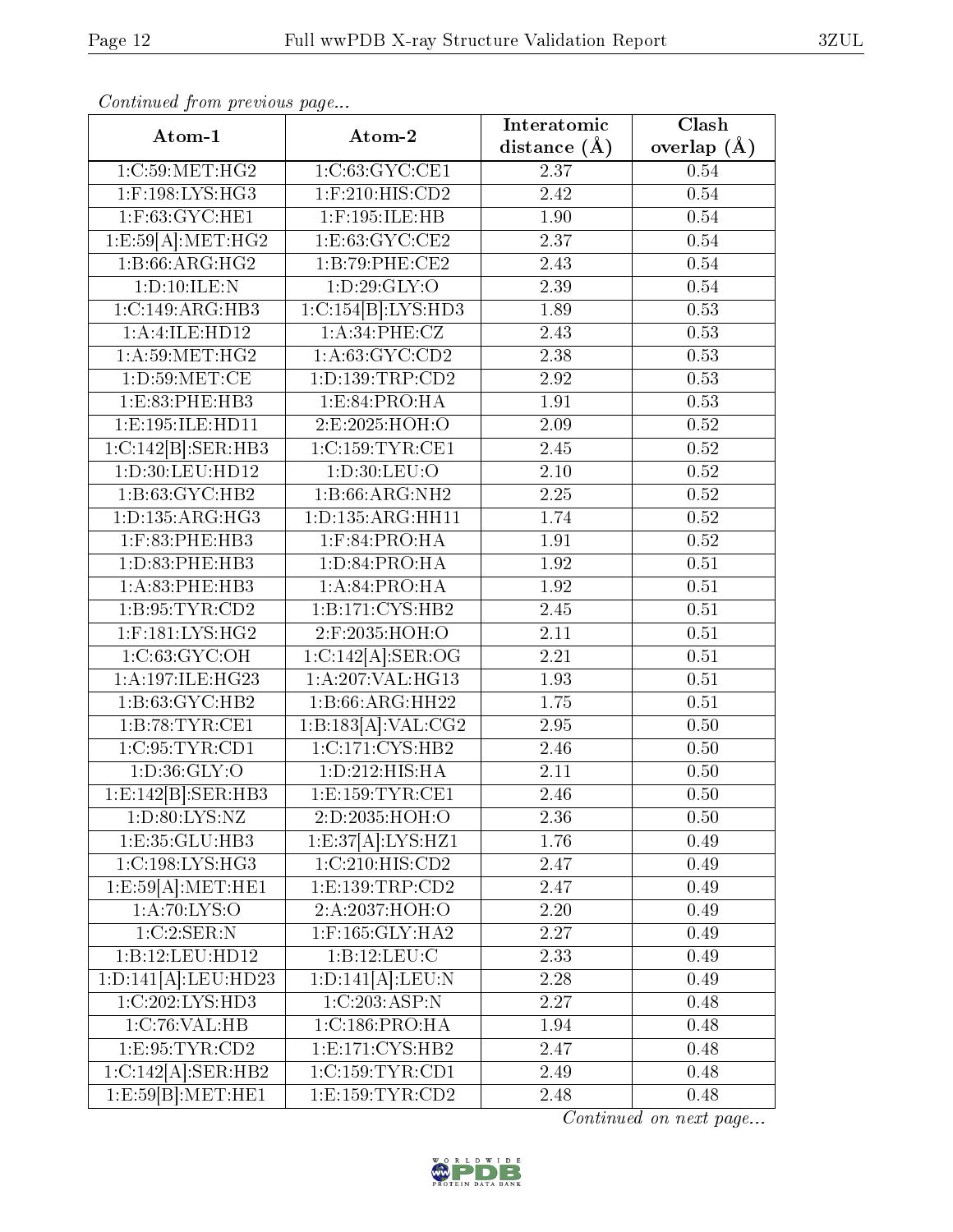| Atom-1                          | Atom-2                            | Interatomic    | $\overline{\text{Clash}}$ |
|---------------------------------|-----------------------------------|----------------|---------------------------|
|                                 |                                   | distance $(A)$ | overlap $(A)$             |
| 1:F:12:LEU:HD12                 | $1:$ F:12:LEU:C                   | 2.34           | 0.47                      |
| 1:B:59:MET:HE1                  | 1:B:159:TYR:CD2                   | 2.49           | 0.47                      |
| 1:C:93:NET:HG2                  | 1:C:173:PHE:CE1                   | 2.50           | 0.47                      |
| $1:$ F:142:SER:HB2              | 1:F:193:HIS:HB2                   | 1.97           | 0.47                      |
| 1:E:199:SER:OG                  | 1:E:208:ASN:HB3                   | 2.14           | 0.47                      |
| 1:E:78:TYR:CE1                  | 1:E:183:VAL:HG22                  | 2.50           | 0.47                      |
| $1:$ F:158:ASN:HB2              | $1:$ F:170:ARG:CZ                 | 2.45           | 0.46                      |
| $1:$ F:137:VAL:HB               | $1:$ F:162 $[B]$ :SER:OG          | $2.15\,$       | 0.46                      |
| 1:C:190:SER:HB3                 | 1:C:216[B]:HIS:CD2                | 2.48           | 0.46                      |
| 1:C:5[B]:LYS:NZ                 | 1:F:164:GLU:HG2                   | 2.30           | 0.46                      |
| 1: A:8: MET:CE                  | 1:A:112:ASP:HB2                   | 2.42           | 0.46                      |
| 1: E: 27: GLY: HA3              | 1: E: 42: LEU: HD23               | 1.97           | 0.46                      |
| 1: D: 149: ARG: HB3             | 1: D: 154: LYS: HD2               | 1.98           | 0.46                      |
| 1:D:163:LEU:HD21                | 1: D: 169: TYR: HB2               | 1.98           | 0.46                      |
| 1:A:142:SER:HB3                 | 1: A:159: TYR: CE1                | 2.50           | 0.46                      |
| 1:F:77:ASP:OD2                  | $1:$ F:80:LYS:HG3                 | $2.15\,$       | 0.46                      |
| 1:C:90:GLU:HB3                  | 1:E:123:VAL:HB                    | 1.96           | 0.46                      |
| 1: B:59:MET:CG                  | 2:B:2017:HOH:O                    | 2.64           | 0.46                      |
| $1: E: 142[A].$ SER:OG          | 1:E:193:HIS:HB2                   | 2.16           | 0.46                      |
| 1:D:141[A].LEU:HD23             | 1:D:141[A]:LEU:H                  | 1.81           | 0.46                      |
| 1: E: 63: GYC: CB1              | 2:E:2025:HOH:O                    | 2.62           | 0.46                      |
| 1:D:181:LYS:HE2                 | 1:D:183:VAL:HG22                  | 1.98           | 0.45                      |
| 1:E:66:ARG:HG2                  | 1:E:79:PHE:CE2                    | 2.51           | 0.45                      |
| 1:F:141:LEU:HD13                | 1:F:142:SER:N                     | 2.31           | 0.45                      |
| $1:$ F:158:ASN:HB2              | $1:$ F:170:ARG:NH1                | 2.32           | 0.45                      |
| $1:$ F:93:MET:HG2               | 1:F:173:PHE:CE1                   | 2.51           | 0.45                      |
| 1:C:216[B]:HIS:CG               | $1:C:217:\overline{\text{SER}:N}$ | 2.84           | 0.45                      |
| 1:C:36:GLY:O                    | 1:C:212:HIS:HA                    | 2.17           | 0.45                      |
| $1:$ F:201:ASP:C                | $1:$ F:203[A]:ASP:H               | 2.18           | 0.45                      |
| $1:$ F:8:MET:HE3                | $1:$ F:114:TYR:CE2                | 2.52           | 0.45                      |
| 1: A:8: MET:HG3                 | 1:A:33:PRO:HG2                    | 1.97           | 0.45                      |
| 1: D:63: GYC:HB2                | 1: D:66: ARG: NH2                 | 2.32           | 0.45                      |
| 1: E: 112[A]: ASP: N            | 1:E:112[A].ASP:OD1                | 2.50           | 0.45                      |
| 1: A:59: MET:HG2                | 1:A:63:GYC:CE2                    | 2.46           | 0.44                      |
| 1:A:49:PRO:HD3                  | 2:A:2021:HOH:O                    | 2.17           | 0.44                      |
| 1: D: 59: MET: HE3              | 1:D:139:TRP:CG                    | 2.50           | 0.44                      |
| 1: D:211: GLU: HG2              | 1:D:212:HIS:N                     | 2.31           | 0.44                      |
| $1:$ F:36:GLY:O                 | $1:$ F:212 $ B :$ HIS:HA          | 2.18           | 0.44                      |
| 1:B:125:PHE:CE1                 | 1:B:131:VAL:HG21                  | 2.53           | 0.44                      |
| 1:E:142[A]:SER:HB2              | 1: E: 159: TYR: CD1               | 2.52           | 0.44                      |
| 1:B:183[B]:VAL:H <sub>G12</sub> | 1:B:184:GLN:O                     | 2.16           | 0.44                      |

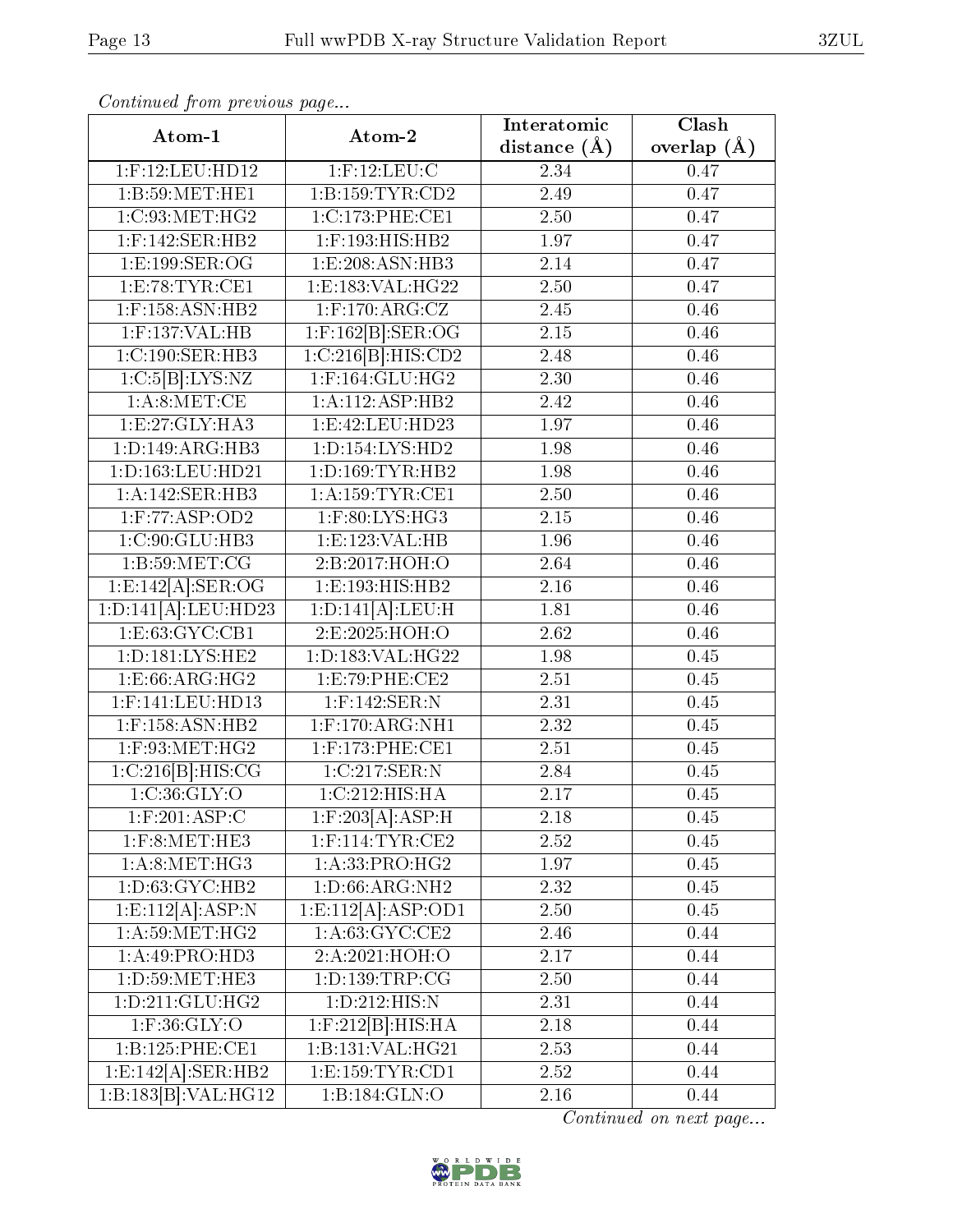| Atom-1                      | Atom-2                         | Interatomic      | Clash         |  |
|-----------------------------|--------------------------------|------------------|---------------|--|
|                             |                                | distance $(\AA)$ | overlap $(A)$ |  |
| 1:B:21:HIS:HA               | 1:B:22:PRO:HD3                 | 1.73             | 0.44          |  |
| 1:C:198:LYS:HB3             | 1:C:198:LYS:HE3                | 1.69             | 0.44          |  |
| 1:C:192:ASP:O               | 1:C:213:ALA:HA                 | 2.18             | 0.44          |  |
| $1:$ F:185:LEU:HA           | 1:F:186:PRO:HD3                | 1.83             | 0.44          |  |
| 1:C:155:SER:HB3             | 1:C:177:TYR:HE2                | 1.83             | 0.43          |  |
| 1: A:95:TYR:CD2             | 1:A:171:CYS:HB2                | 2.53             | 0.43          |  |
| 1:C:5[A]:LYS:HB3            | 1:C:5[A]:LYS:HE2               | 1.85             | 0.43          |  |
| 1:D:130:PRO:HA              | 1:D:135:ARG:HG2                | 2.00             | 0.43          |  |
| 1: D: 95: TYR: CD2          | 1: D: 171: CYS: HB2            | 2.53             | 0.43          |  |
| 1: E: 63: GYC: HB12         | 1: E: 211: GLU: OE1            | 2.18             | 0.43          |  |
| $1:A:35:GLU:\overline{HG3}$ | 2:A:2011:HOH:O                 | 2.18             | 0.43          |  |
| 1:D:145:LYS:HG3             | 1: D: 188: TYR: OH             | 2.18             | 0.43          |  |
| 1: A:76: VAL:HB             | 1: A: 186: PRO: HA             | 2.01             | 0.43          |  |
| 1: D: 125: PHE: HA          | 1: D: 126: PRO: HD3            | 1.89             | 0.43          |  |
| 1: B:63: GYC:HE2            | 1:B:195:ILE:HB                 | 2.00             | 0.43          |  |
| 1:E:12:LEU:C                | 1:E:12:LEU:HD12                | 2.39             | 0.43          |  |
| 1:A:25:ILE:HG12             | 1: A:44: VAL:HG22              | 2.01             | 0.43          |  |
| 1: A: 156: ASP: HB2         | 2:A:2079:HOH:O                 | 2.18             | 0.42          |  |
| $1:$ F:63:GYC:HB $12$       | $1:$ F:211:GLU:OE1             | 2.19             | 0.42          |  |
| 1:E:185:LEU:HA              | 1: E: 186: PRO:H <sub>D3</sub> | 1.77             | 0.42          |  |
| 1: D:59: MET:HE2            | 1:D:139:TRP:NE1                | 2.34             | 0.42          |  |
| 1:C:5[B]:LYS:HZ3            | 1:F:164:GLU:HG2                | 1.84             | 0.42          |  |
| 1:A:125:PHE:HA              | 1: A:126: PRO:HD3              | 1.89             | 0.42          |  |
| 1:A:67:VAL:HG21             | 1:A:83:PHE:CE2                 | 2.55             | 0.42          |  |
| 1: D:87: TYR: CZ            | 1:D:107:ILE:HD12               | 2.55             | 0.42          |  |
| $1:$ F:71:TYR:HA            | $1:$ F:72:PRO:HD3              | 1.93             | 0.42          |  |
| 1:E:93:MET:HG2              | 1:E:173:PHE:CZ                 | 2.55             | 0.42          |  |
| 1:C:146:LEU:HG              | 1:C:155:SER:HB2                | 2.02             | 0.42          |  |
| 1:B:146:LEU:HG              | 1:B:155:SER:HB3                | 2.00             | 0.41          |  |
| $1:$ F:58:THR:HG21          | 2:F:2025:HOH:O                 | 2.20             | 0.41          |  |
| 1: D: 212: HIS: HB2         | 2:D:2014:HOH:O                 | 2.19             | 0.41          |  |
| $1:$ F:201:ASP:O            | $1:$ F:203[A]:ASP:N            | 2.53             | 0.41          |  |
| 1:A:63:GYC:HB12             | 1: A:211: GLU:OE1              | 2.21             | 0.41          |  |
| 1:C:202:LYS:HD3             | 1:C:203:ASP:HB3                | 2.01             | 0.41          |  |
| 1: D: 142: SER: HB2         | 1: D: 193: HIS: HB2            | 2.03             | 0.41          |  |
| 1:D:3:VAL:HG11              | 1: D:84: PRO:HB3               | 2.02             | 0.41          |  |
| 1:B:135:ARG:NH2             | 2:B:2054:HOH:O                 | 2.52             | 0.41          |  |
| 1: A:49: PRO:CD             | 2:A:2021:HOH:O                 | 2.67             | 0.41          |  |
| $1:A:158:ASN:\overline{N}$  | 1: A: 158: ASN: ND2            | 2.60             | 0.41          |  |
| 1:B:142:SER:HB2             | 1:B:193:HIS:HB2                | 2.02             | 0.41          |  |
| 1:B:125:PHE:HA              | 1:B:126:PRO:HD3                | 1.85             | 0.40          |  |

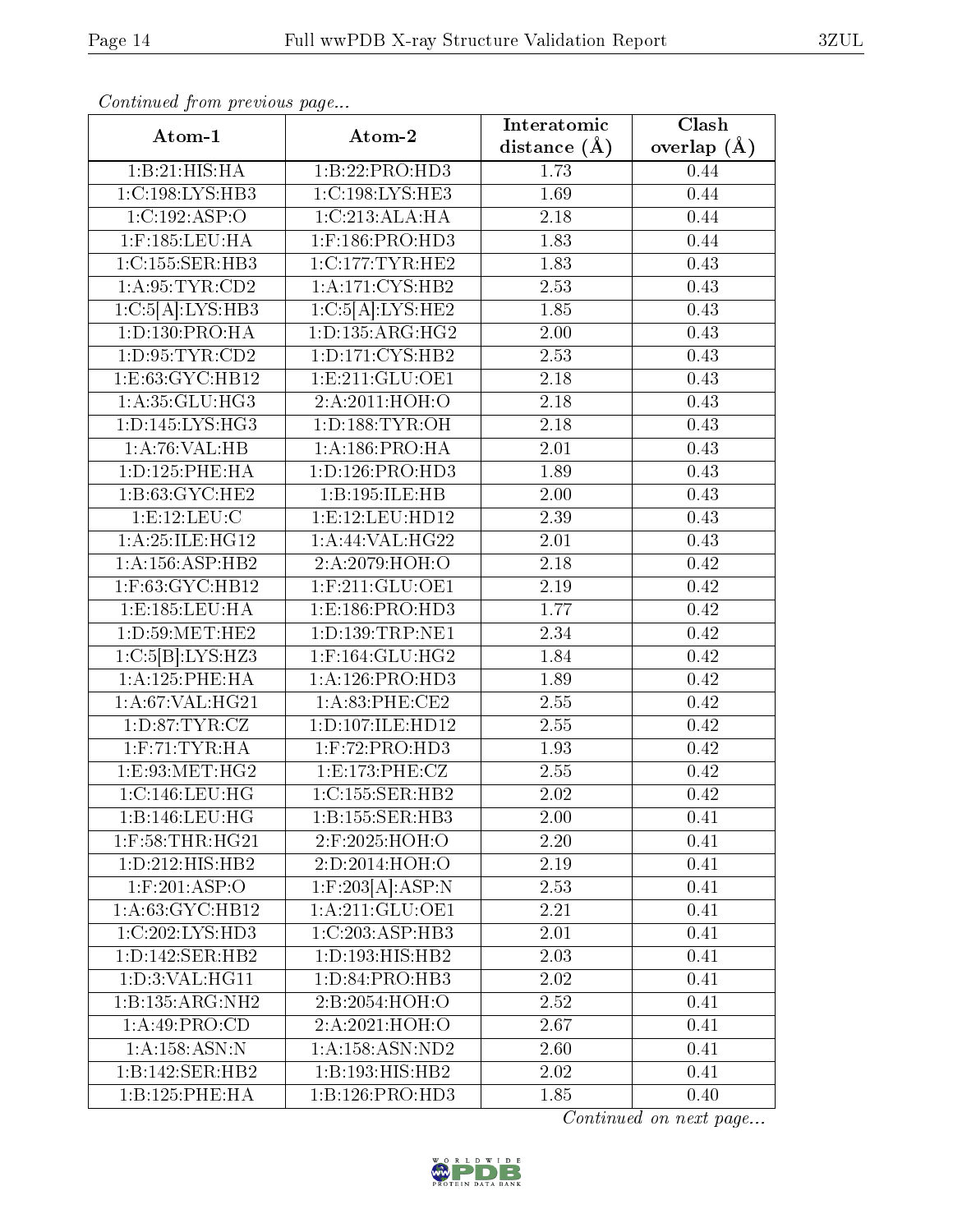| Atom-1             | Atom-2                | Interatomic<br>distance $(\AA)$ | Clash<br>overlap $(A)$ |
|--------------------|-----------------------|---------------------------------|------------------------|
| 1: D:93:MET:HG2    | 1: D: 173: PHE: CZ    | 2.56                            | 0.40                   |
| 1:E:59[B]: MET:HE3 | 1:E:173:PHE:CE2       | 2.56                            | 0.40                   |
| 1:Bi:16:GLY:HA3    | 1:B:120:PHE:O         | 2.21                            | 0.40                   |
| 1: A:66: ARG:HB3   | 1:A:79:PHE:CG         | 2.56                            | 0.40                   |
| 1:B:30:LEU:HD13    | 2:B:2002:HOH:O        | 2.20                            | 0.40                   |
| 1:B:59:MET:HG3     | 2:B:2017:HOH:O        | 2.20                            | 0.40                   |
| 1:C:5[A]:LYS:HD3   | $1:$ F:164:GLU:OE2    | 2.21                            | 0.40                   |
| 1: E:59[B]: MET:CE | 1: E: 159: TYR: CD2   | 3.04                            | 0.40                   |
| 1: E: 85: GLU: OE1 | 1: E: 181[A]: LYS: NZ | 2.52                            | 0.40                   |

All (3) symmetry-related close contacts are listed below. The label for Atom-2 includes the symmetry operator and encoded unit-cell translations to be applied.

| Atom-1              | Atom-2                              | Interatomic<br>distance $(A)$ | Clash<br>overlap $(\AA)$ |
|---------------------|-------------------------------------|-------------------------------|--------------------------|
| 1: E: 156: ASP: OD2 | 1:F:170:ARG:NE[4 $4\overline{55}$ ] | 2 10                          | 0.10                     |
| 1:B:156:ASP:OD2     | 1:B:170:ARG:NE[2 555]               | 2.15                          | 0.05                     |
| 1:C:170:ARG:NE      | 1:D:156:ASP:OD2[4<br>4551           | 2.18                          | O O2                     |

### 5.3 Torsion angles (i)

#### 5.3.1 Protein backbone (i)

In the following table, the Percentiles column shows the percent Ramachandran outliers of the chain as a percentile score with respect to all X-ray entries followed by that with respect to entries of similar resolution.

The Analysed column shows the number of residues for which the backbone conformation was analysed, and the total number of residues.

| Mol | Chain      | Analysed         | Favoured   | Allowed    | Outliers       |     | Percentiles |
|-----|------------|------------------|------------|------------|----------------|-----|-------------|
|     | A          | $217/221$ (98%)  | 214 (99%)  | $3(1\%)$   | $\overline{0}$ | 100 | 100         |
|     | B          | $213/221$ (96%)  | 211 (99%)  | $2(1\%)$   | $\theta$       | 100 | 100         |
| 1   | $\rm C$    | 219/221 (99%)    | 214 (98%)  | $5(2\%)$   | $\theta$       | 100 | 100         |
| 1   | D          | $215/221$ (97%)  | 214 (100%) | $1(0\%)$   | $\theta$       | 100 | 100         |
| 1   | Ε          | $223/221$ (101%) | 220 (99%)  | $3(1\%)$   | $\theta$       | 100 | 100         |
|     | $_{\rm F}$ | $222/221$ (100%) | 217 (98%)  | $4(2\%)$   | $1(0\%)$       | 29  | 35          |
| All | All        | 1309/1326 (99%)  | 1290 (98%) | 18 $(1\%)$ | $1(0\%)$       | 51  | 64          |

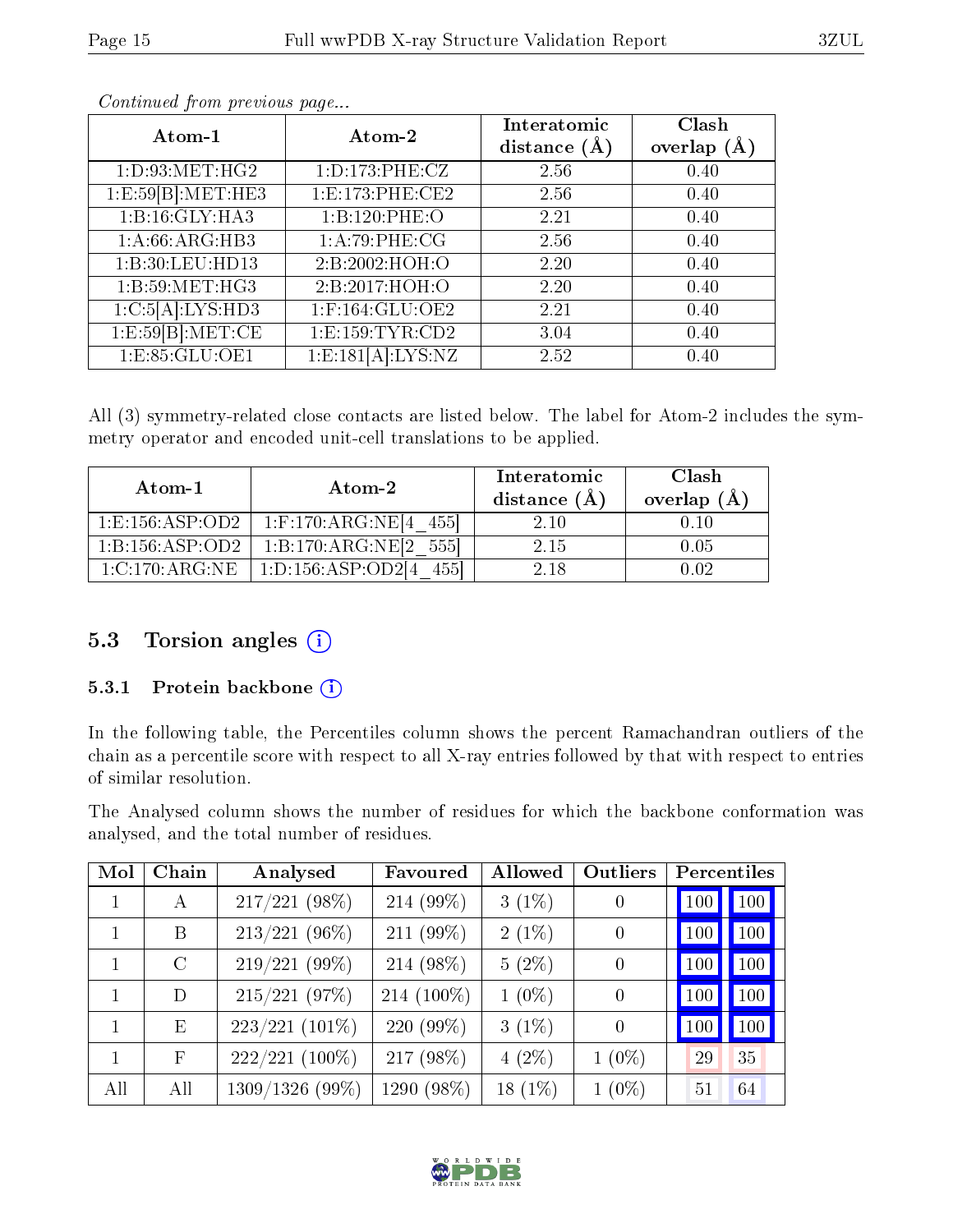All (1) Ramachandran outliers are listed below:

| Chain | ∣ Res | ype |
|-------|-------|-----|
|       |       |     |

#### 5.3.2 Protein sidechains (i)

In the following table, the Percentiles column shows the percent sidechain outliers of the chain as a percentile score with respect to all X-ray entries followed by that with respect to entries of similar resolution.

The Analysed column shows the number of residues for which the sidechain conformation was analysed, and the total number of residues.

| Mol | Chain         | Analysed            | Rotameric  | Outliers  | Percentiles |    |
|-----|---------------|---------------------|------------|-----------|-------------|----|
|     | А             | 187/189 (99%)       | 182 (97%)  | $5(3\%)$  | 44          | 61 |
|     | B             | $182/189$ (96%)     | 169 (93%)  | 13 (7%)   | 14          | 19 |
| 1   | $\mathcal{C}$ | 186/189 (98%)       | 173 (93%)  | 13 (7%)   | 15          | 19 |
| 1   | D             | $185/189$ (98%)     | 174 (94%)  | 11 (6%)   | 19          | 27 |
| 1   | Ε             | $192/189$ $(102\%)$ | 182 (95%)  | $10(5\%)$ | 23          | 32 |
| 1   | F             | $191/189$ $(101\%)$ | 176 (92%)  | 15 (8%)   | 12          | 15 |
| All | All           | 1123/1134 (99%)     | 1056 (94%) | 67 (6%)   | 21          | 26 |

All (67) residues with a non-rotameric sidechain are listed below:

| Mol            | ${\rm Chain}$    | Res    | Type       |
|----------------|------------------|--------|------------|
| 1              | А                | 4      | ILE        |
| $\mathbf 1$    | $\overline{A}$   | 30     | <b>LEU</b> |
| $\mathbf 1$    | $\overline{A}$   | 82     | SER.       |
| $\mathbf{1}$   | $\boldsymbol{A}$ | 100    | ILE        |
| $\mathbf{1}$   | $\bf{A}$         | 158    | <b>ASN</b> |
| $\overline{1}$ | B                | 11     | LYS        |
| $\overline{1}$ | Β                | 28     | <b>VAL</b> |
| $\mathbf{1}$   | Β                | 30     | LEU        |
| $\mathbf{1}$   | B                | 37     | <b>LYS</b> |
| $\mathbf 1$    | Β                | 59     | <b>MET</b> |
| $\mathbf{1}$   | B                | 67     | <b>VAL</b> |
| $\overline{1}$ | B                | 141    | LEU        |
| 1              | B                | 152    | <b>VAL</b> |
| $\mathbf 1$    | Β                | 154    | <b>LYS</b> |
| $\mathbf 1$    | B                | 181    | <b>LYS</b> |
| 1              | В                | 183[A] | VAL        |

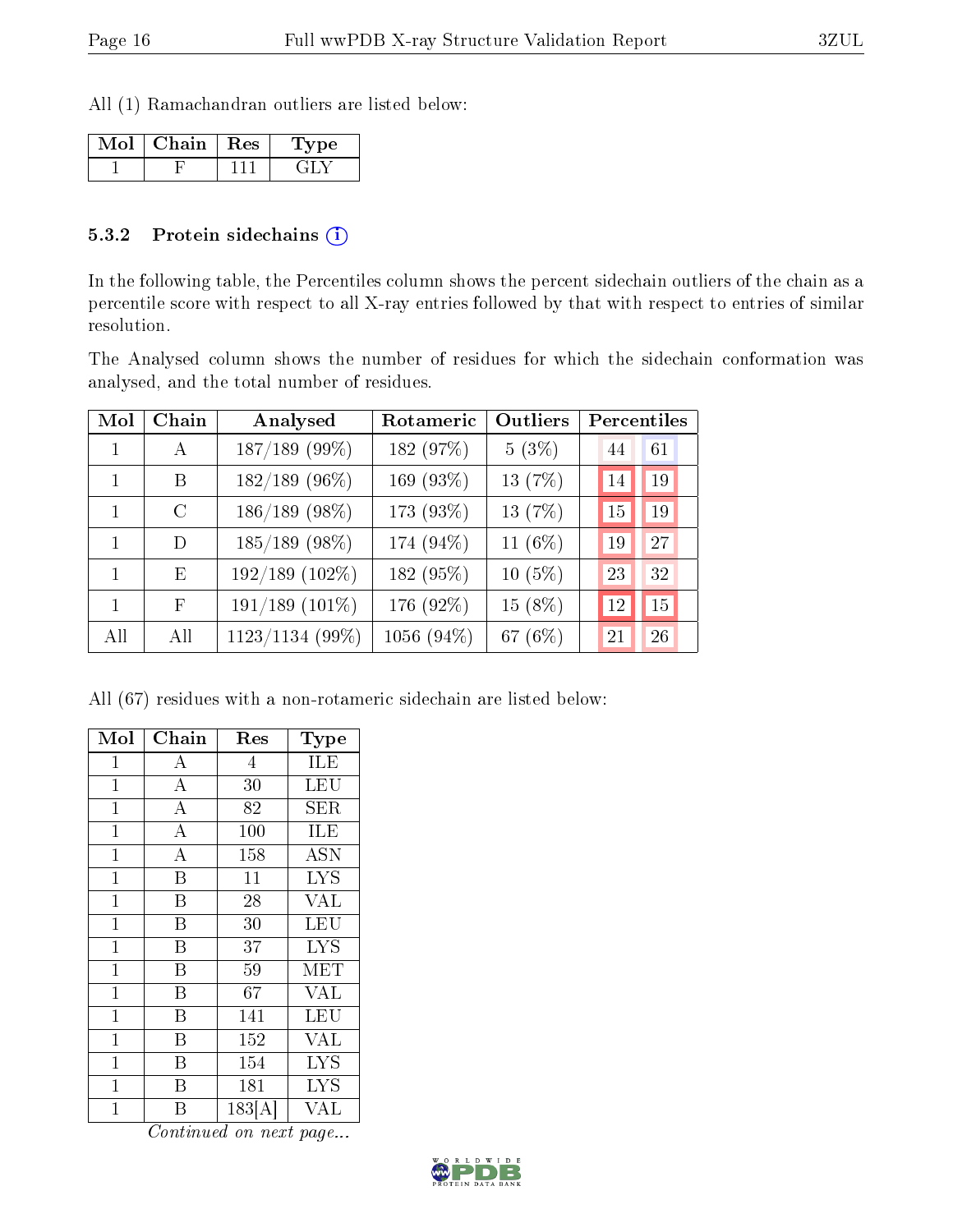| Mol            | $\overline{\text{Chain}}$                                                                                                                                                                                                                                                                                           | Res                          | Type                                       |
|----------------|---------------------------------------------------------------------------------------------------------------------------------------------------------------------------------------------------------------------------------------------------------------------------------------------------------------------|------------------------------|--------------------------------------------|
| $\mathbf{1}$   | $\overline{\mathbf{B}}$                                                                                                                                                                                                                                                                                             | 183 B                        | $\overline{\text{VAL}}$                    |
| $\mathbf{1}$   | $\boldsymbol{B}$                                                                                                                                                                                                                                                                                                    | 205                          | $\overline{\text{SER}}$                    |
| $\mathbf{1}$   |                                                                                                                                                                                                                                                                                                                     | $5\overline{[{\rm A}]}$      | $\overline{\text{LYS}}$                    |
| $\mathbf{1}$   |                                                                                                                                                                                                                                                                                                                     | $\overline{5 {\rm B}}]$      | $\overline{\text{LYS}}$                    |
| $\overline{1}$ |                                                                                                                                                                                                                                                                                                                     | $\overline{9}$               | $\overline{\text{LYS}}$                    |
| $\mathbf{1}$   |                                                                                                                                                                                                                                                                                                                     | $\overline{11}$              | $\overline{\text{LYS}}$                    |
| $\overline{1}$ |                                                                                                                                                                                                                                                                                                                     | $\overline{67}$              | $\overline{\text{VAL}}$                    |
| $\mathbf{1}$   |                                                                                                                                                                                                                                                                                                                     | 112                          | $\overline{\text{ASP}}$                    |
| $\mathbf{1}$   |                                                                                                                                                                                                                                                                                                                     | 141                          | $\overline{\text{LEU}}$                    |
| $\mathbf{1}$   |                                                                                                                                                                                                                                                                                                                     | 152                          | $\overline{\text{VAL}}$                    |
| $\mathbf{1}$   |                                                                                                                                                                                                                                                                                                                     | 155                          | $\overline{\text{SER}}$                    |
| $\overline{1}$ |                                                                                                                                                                                                                                                                                                                     | 181                          |                                            |
| $\mathbf{1}$   |                                                                                                                                                                                                                                                                                                                     | 183                          | LYS<br>VAL                                 |
| $\mathbf{1}$   |                                                                                                                                                                                                                                                                                                                     | 198                          | $\frac{\overline{\text{LYS}}}{\text{LYS}}$ |
| $\overline{1}$ | $\overline{\text{C}}$ $\overline{\text{C}}$ $\overline{\text{C}}$ $\overline{\text{C}}$ $\overline{\text{C}}$ $\overline{\text{C}}$ $\overline{\text{C}}$ $\overline{\text{C}}$ $\overline{\text{C}}$ $\overline{\text{C}}$ $\overline{\text{C}}$ $\overline{\text{C}}$ $\overline{\text{C}}$ $\overline{\text{D}}$ | $\overline{202}$             |                                            |
| $\mathbf{1}$   |                                                                                                                                                                                                                                                                                                                     | $\overline{37}$              | <b>LYS</b>                                 |
| $\overline{1}$ | $\frac{\overline{D}}{D}$                                                                                                                                                                                                                                                                                            | $\overline{43}$              | $\overline{\text{LYS}}$                    |
| $\mathbf{1}$   |                                                                                                                                                                                                                                                                                                                     | 59                           | MET                                        |
| $\mathbf 1$    | $\overline{\rm D}$                                                                                                                                                                                                                                                                                                  | 67                           | $\rm \sqrt{AL}$                            |
| $\mathbf{1}$   | $\overline{\rm D}$                                                                                                                                                                                                                                                                                                  | 134                          | $\overline{\text{LYS}}$                    |
| $\overline{1}$ | $\overline{D}$                                                                                                                                                                                                                                                                                                      | 141[A]                       | $\overline{\text{LEU}}$                    |
| $\overline{1}$ | $\overline{\rm D}$                                                                                                                                                                                                                                                                                                  | 141[B]                       | $\overline{\text{LEU}}$                    |
| $\mathbf{1}$   | $\frac{\overline{D}}{\overline{D}}$                                                                                                                                                                                                                                                                                 | 181                          | IYS                                        |
| $\overline{1}$ |                                                                                                                                                                                                                                                                                                                     | 187                          | $\overline{\text{ASP}}$                    |
| $\mathbf{1}$   | $\overline{D}$                                                                                                                                                                                                                                                                                                      | 190                          | $\overline{\text{SER}}$                    |
| $\mathbf{1}$   | $\overline{D}$                                                                                                                                                                                                                                                                                                      | 203                          | $\overline{\text{ASP}}$                    |
| $\mathbf{1}$   | $\overline{E}$                                                                                                                                                                                                                                                                                                      | $\overline{3}$               | $\overline{\text{VAL}}$                    |
| $\mathbf{1}$   | $\overline{E}$                                                                                                                                                                                                                                                                                                      | 15                           | GLU                                        |
| $\mathbf 1$    | $\overline{\mathrm{E}}$                                                                                                                                                                                                                                                                                             | 158                          | $\overline{\mathrm{ASN}}$                  |
| 1              | E                                                                                                                                                                                                                                                                                                                   | 162[A]                       | $\rm{SER}$                                 |
| $\mathbf 1$    | E                                                                                                                                                                                                                                                                                                                   | 162[B]                       | $\rm{SER}$                                 |
| $\mathbf 1$    | $\frac{\overline{E}}{E}$                                                                                                                                                                                                                                                                                            | 181[A]                       | $\overline{\text{LYS}}$                    |
| $\mathbf{1}$   |                                                                                                                                                                                                                                                                                                                     | $\overline{18}1[\mathrm{B}]$ | LYS<br>VAL                                 |
| $\mathbf{1}$   | $\overline{E}$                                                                                                                                                                                                                                                                                                      | 183                          |                                            |
| $\mathbf 1$    | $\overline{E}$                                                                                                                                                                                                                                                                                                      | $\overline{190[A]}$          | <b>SER</b>                                 |
| $\overline{1}$ | $\overline{E}$                                                                                                                                                                                                                                                                                                      | 190[B]                       | $\overline{\text{SER}}$                    |
| $\mathbf{1}$   | $\overline{\mathrm{F}}$                                                                                                                                                                                                                                                                                             | $\overline{4}$               | ILE                                        |
| $\mathbf 1$    | $\overline{\mathrm{F}}$                                                                                                                                                                                                                                                                                             | 30                           | $\overline{\text{LEU}}$                    |
| $\mathbf{1}$   | $\overline{F}$                                                                                                                                                                                                                                                                                                      | $59[\bar{\rm A}]$            | $\widetilde{\text{NET}}$                   |
| $\mathbf{1}$   | $\frac{\overline{F}}{\overline{F}}$                                                                                                                                                                                                                                                                                 | 59[B]                        | $\overline{\text{MET}}$                    |
| $\overline{1}$ |                                                                                                                                                                                                                                                                                                                     | $6\overline{6}$              | $\overline{\text{ARG}}$                    |
| $\mathbf{1}$   | $\overline{\mathrm{F}}$                                                                                                                                                                                                                                                                                             | 67                           | VAL                                        |

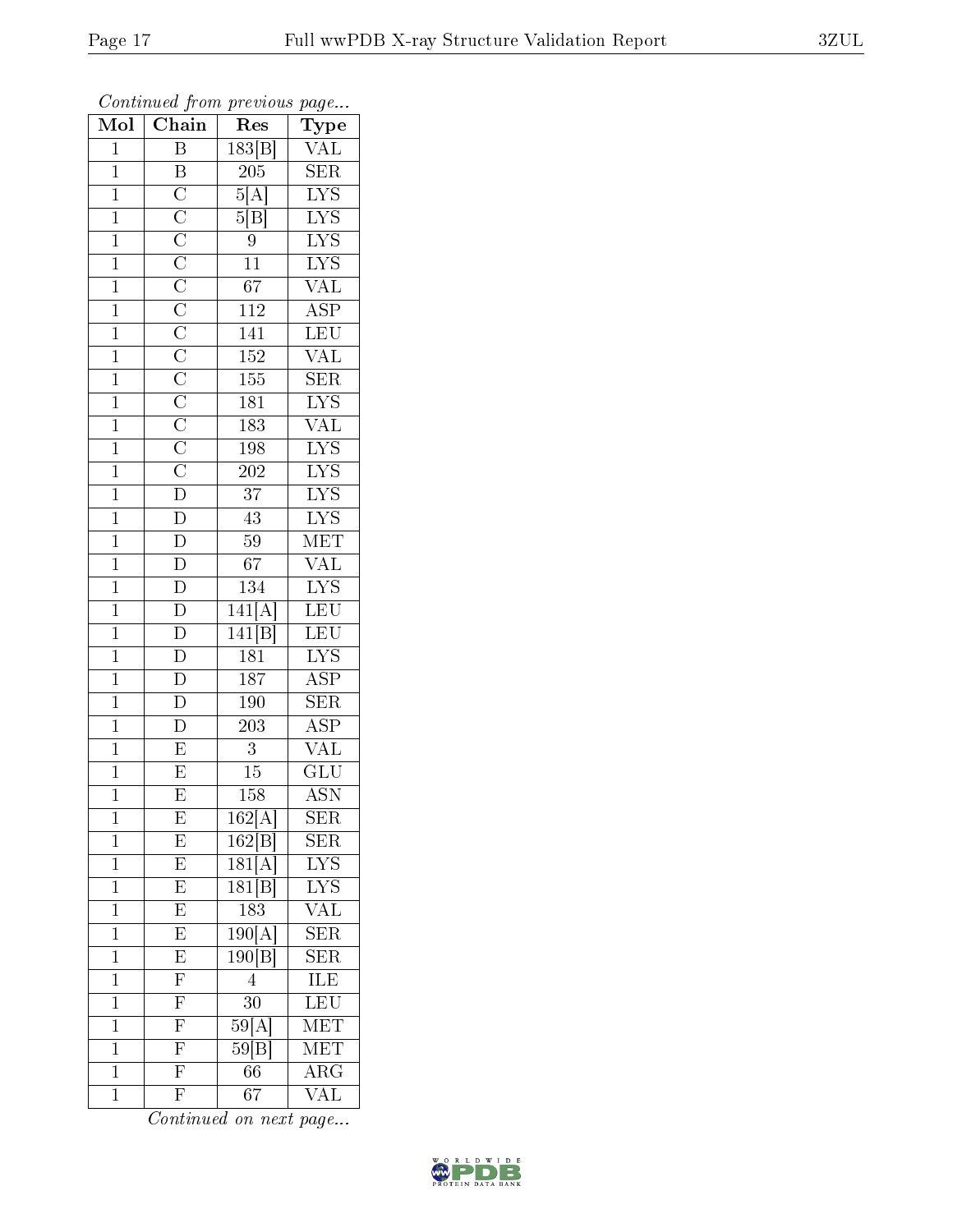|              | оонынаса јют ртоново раде |     |             |
|--------------|---------------------------|-----|-------------|
| Mol          | Chain                     | Res | <b>Type</b> |
| 1            | F                         | 100 | ILE         |
| 1            | F                         | 145 | <b>LYS</b>  |
| 1            | F                         | 156 | <b>ASP</b>  |
| 1            | $\boldsymbol{\mathrm{F}}$ | 158 | <b>ASN</b>  |
| 1            | F                         | 183 | VAL         |
| $\mathbf{1}$ | $\boldsymbol{\mathrm{F}}$ | 187 | <b>ASP</b>  |
| 1            | F                         | 190 | SER         |
| 1            | F                         | 202 | <b>LYS</b>  |
|              | F                         | 205 | ${\rm SER}$ |

Some sidechains can be flipped to improve hydrogen bonding and reduce clashes. All (3) such sidechains are listed below:

| Mol | Chain | Res | Type   |
|-----|-------|-----|--------|
|     |       |     | GL N   |
|     |       | 158 | ASN    |
|     |       | 38  | 44 L.N |

#### 5.3.3 RNA [O](https://www.wwpdb.org/validation/2017/XrayValidationReportHelp#rna)i

There are no RNA molecules in this entry.

### 5.4 Non-standard residues in protein, DNA, RNA chains (i)

6 non-standard protein/DNA/RNA residues are modelled in this entry.

In the following table, the Counts columns list the number of bonds (or angles) for which Mogul statistics could be retrieved, the number of bonds (or angles) that are observed in the model and the number of bonds (or angles) that are defined in the Chemical Component Dictionary. The Link column lists molecule types, if any, to which the group is linked. The Z score for a bond length (or angle) is the number of standard deviations the observed value is removed from the expected value. A bond length (or angle) with  $|Z| > 2$  is considered an outlier worth inspection. RMSZ is the root-mean-square of all Z scores of the bond lengths (or angles).

| Mol |            | Chain                     | Res | Link |            | Bond lengths |             |          | Bond angles |             |
|-----|------------|---------------------------|-----|------|------------|--------------|-------------|----------|-------------|-------------|
|     | Type       |                           |     |      | Counts     | RMSZ         | # $ Z  > 2$ | Counts   | RMSZ        | # $ Z  > 2$ |
|     | GYC.       | D                         | 63  |      | 22, 22, 23 | 4.64         | 6(27%)      | 26,30,32 | 4.19        | $11(42\%)$  |
|     | <b>GYC</b> | $\rm C$                   | 63  |      | 22, 22, 23 | 4.67         | 6(27%)      | 26,30,32 | 4.52        | $8(30\%)$   |
|     | GYC        | B                         | 63  |      | 22, 22, 23 | 4.68         | 6(27%)      | 26,30,32 | 4.61        | (26%)<br>7  |
|     | <b>GYC</b> | А                         | 63  |      | 22, 22, 23 | 4.62         | 6(27%)      | 26,30,32 | 4.24        | $9(34\%)$   |
|     | GYC        | $\boldsymbol{\mathrm{F}}$ | 63  |      | 22, 22, 23 | 4.63         | 6(27%)      | 26,30,32 | 4.57        | 9(34%)      |

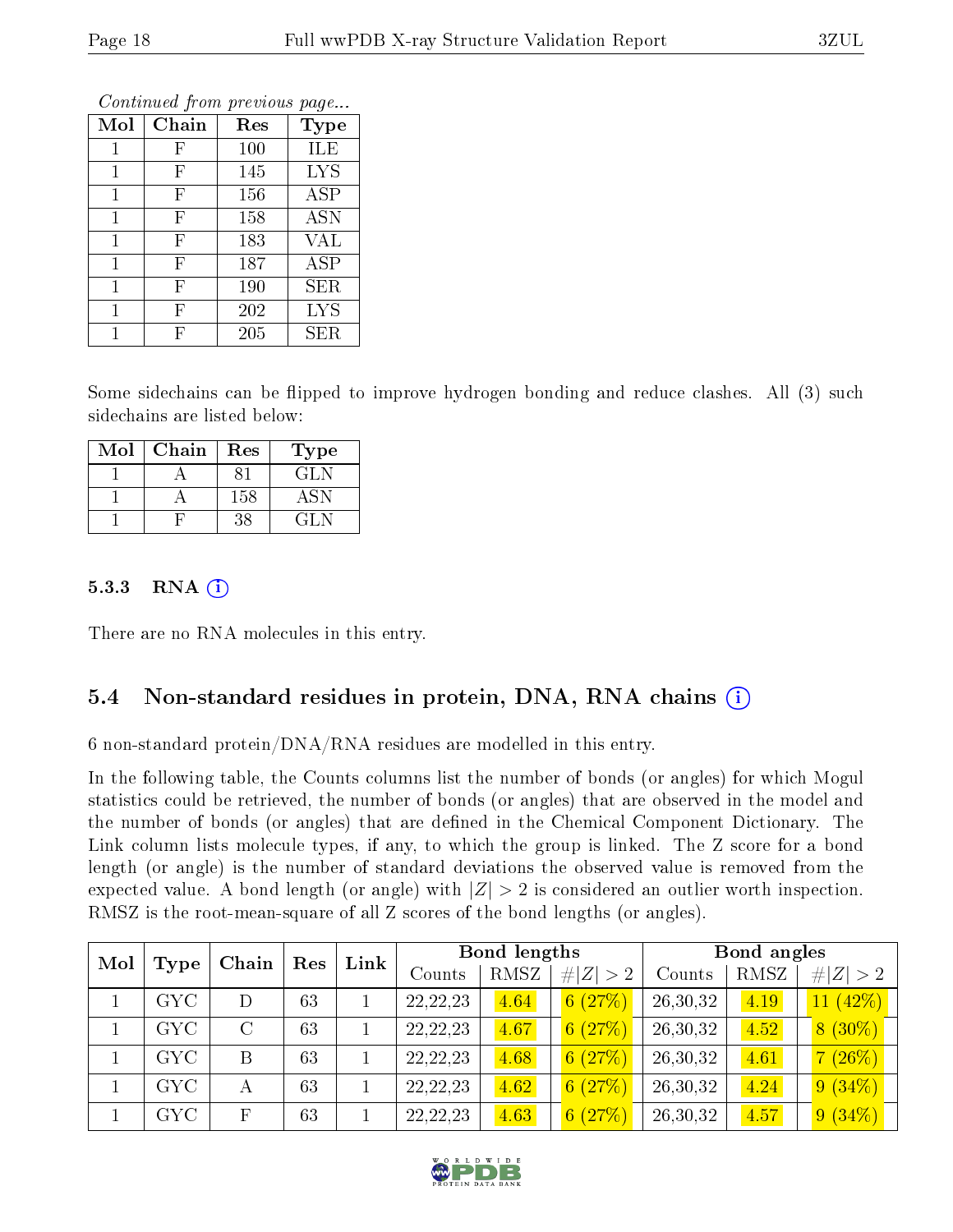| Mol $\vert$ Type $\vert$ | Chain |    | $\mid {\rm{Res}} \mid {\rm{Link}}$ | Bond lengths |  |                    | Bond angles    |      |                     |
|--------------------------|-------|----|------------------------------------|--------------|--|--------------------|----------------|------|---------------------|
|                          |       |    |                                    | Counts       |  | RMSZ   $\# Z  > 2$ | $\perp$ Counts |      | $ RMSZ  \#  Z  > 2$ |
| <b>GYC</b>               |       | 63 |                                    | 22, 22, 23   |  | 6 $(27%)$          | 26,30,32       | 4.33 | $8(30\%)$           |

In the following table, the Chirals column lists the number of chiral outliers, the number of chiral centers analysed, the number of these observed in the model and the number defined in the Chemical Component Dictionary. Similar counts are reported in the Torsion and Rings columns. '-' means no outliers of that kind were identified.

| Mol | Type       | Chain                       | Res | Link | Chirals | <b>Torsions</b>                                | Rings                  |
|-----|------------|-----------------------------|-----|------|---------|------------------------------------------------|------------------------|
|     | <b>GYC</b> | D                           | 63  |      |         | 2/9/29/30                                      | 0/2/2/2                |
|     | <b>GYC</b> | $\mathcal{C}_{\mathcal{C}}$ | 63  |      |         | $^{\prime}29$<br>'30<br>9/                     | 0/2/2/2                |
|     | <b>GYC</b> | В                           | 63  |      |         | 29<br>$^{\prime}30$<br>$^{\prime}9$ /          | 0/2/2/2                |
|     | <b>GYC</b> |                             | 63  |      |         | $^{\prime}30$<br>$^\prime9/29$ ,               | 0/2/2/2                |
|     | <b>GYC</b> | F                           | 63  |      |         | $^{\prime}29$ ,<br>'30<br>$^{\prime}9$ /<br>0/ | 0/2/<br>$^{\prime}2/2$ |
|     | <b>GYC</b> | Ε                           | 63  |      |         | 2/9/29<br>$^{\prime}30$                        | 0/2/2/2                |

All (36) bond length outliers are listed below:

| Mol            | Chain                   | Res | Type                    | Atoms                        | $\mathbf{Z}$ | Observed $(A)$ | $Ideal(\overline{A})$ |
|----------------|-------------------------|-----|-------------------------|------------------------------|--------------|----------------|-----------------------|
| $\mathbf{1}$   | E                       | 63  | <b>GYC</b>              | $\overline{\text{CB2-C}}$ A2 | 17.27        | 1.49           | 1.35                  |
| $\mathbf{1}$   | $\overline{C}$          | 63  | <b>GYC</b>              | $CB2-CA2$                    | 16.71        | 1.49           | 1.35                  |
| $\overline{1}$ | $\mathbf D$             | 63  | GYC                     | $CB2-CA2$                    | 16.69        | 1.49           | 1.35                  |
| $\mathbf{1}$   | $\boldsymbol{A}$        | 63  | <b>GYC</b>              | $CB2-CA2$                    | 16.68        | 1.49           | 1.35                  |
| $\mathbf{1}$   | $\boldsymbol{B}$        | 63  | GYC                     | $CB2-CA2$                    | 16.63        | 1.49           | 1.35                  |
| $\mathbf{1}$   | $\overline{F}$          | 63  | <b>GYC</b>              | $\overline{\text{CB2-CA2}}$  | 16.55        | 1.48           | 1.35                  |
| $\mathbf{1}$   | $\, {\bf B}$            | 63  | GYC                     | $CA2-C2$                     | $-11.87$     | 1.36           | 1.48                  |
| $\mathbf{1}$   | $\overline{\rm C}$      | 63  | GYC                     | $CA2-C2$                     | $-11.77$     | 1.37           | 1.48                  |
| $\mathbf{1}$   | $\overline{F}$          | 63  | GYC                     | $CA2-C2$                     | $-11.71$     | 1.37           | 1.48                  |
| $\mathbf{1}$   | $\mathbf{E}% _{0}$      | 63  | GYC                     | $CA2-C2$                     | $-11.39$     | 1.37           | 1.48                  |
| $\mathbf{1}$   | $\overline{D}$          | 63  | GYC                     | $CA2-C2$                     | $-11.36$     | 1.37           | 1.48                  |
| $\overline{1}$ | $\boldsymbol{A}$        | 63  | <b>GYC</b>              | $CA2-C2$                     | $-11.30$     | 1.37           | 1.48                  |
| $\mathbf{1}$   | $\overline{\rm C}$      | 63  | GYC                     | $\overline{\text{OH-CZ}}$    | $-4.74$      | 1.25           | 1.37                  |
| $\mathbf{1}$   | $\mathbf D$             | 63  | GYC                     | OH-CZ                        | $-4.73$      | 1.26           | 1.37                  |
| $\mathbf 1$    | $\overline{\rm D}$      | 63  | $\overline{\text{GYC}}$ | $\overline{C1-N2}$           | 4.70         | 1.39           | 1.32                  |
| $\overline{1}$ | $\, {\bf B}$            | 63  | GYC                     | $C1-N2$                      | 4.70         | 1.39           | 1.32                  |
| $\mathbf{1}$   | $\, {\bf B}$            | 63  | <b>GYC</b>              | OH-CZ                        | $-4.69$      | 1.26           | 1.37                  |
| $\mathbf{1}$   | $\overline{\mathrm{F}}$ | 63  | GYC                     | OH-CZ                        | $-4.61$      | 1.26           | 1.37                  |
| $\mathbf{1}$   | $\boldsymbol{A}$        | 63  | GYC                     | OH-CZ                        | $-4.57$      | $1.26\,$       | 1.37                  |
| $\overline{1}$ | А                       | 63  | GYC                     | $\overline{\text{C1-N2}}$    | 4.43         | 1.38           | 1.32                  |
| $\mathbf{1}$   | $\mathbf{E}% _{0}$      | 63  | <b>GYC</b>              | OH-CZ                        | $-4.38$      | 1.26           | 1.37                  |
| $\mathbf{1}$   | $\overline{\rm C}$      | 63  | GYC                     | $C1-N2$                      | 4.34         | 1.38           | 1.32                  |
| $\mathbf{1}$   | $\overline{\mathrm{F}}$ | 63  | <b>GYC</b>              | $C1-N2$                      | 4.20         | 1.38           | 1.32                  |
| $\mathbf{1}$   | $\mathbf{E}% _{0}$      | 63  | GYC                     | $\overline{C}1-N2$           | 3.99         | 1.38           | 1.32                  |

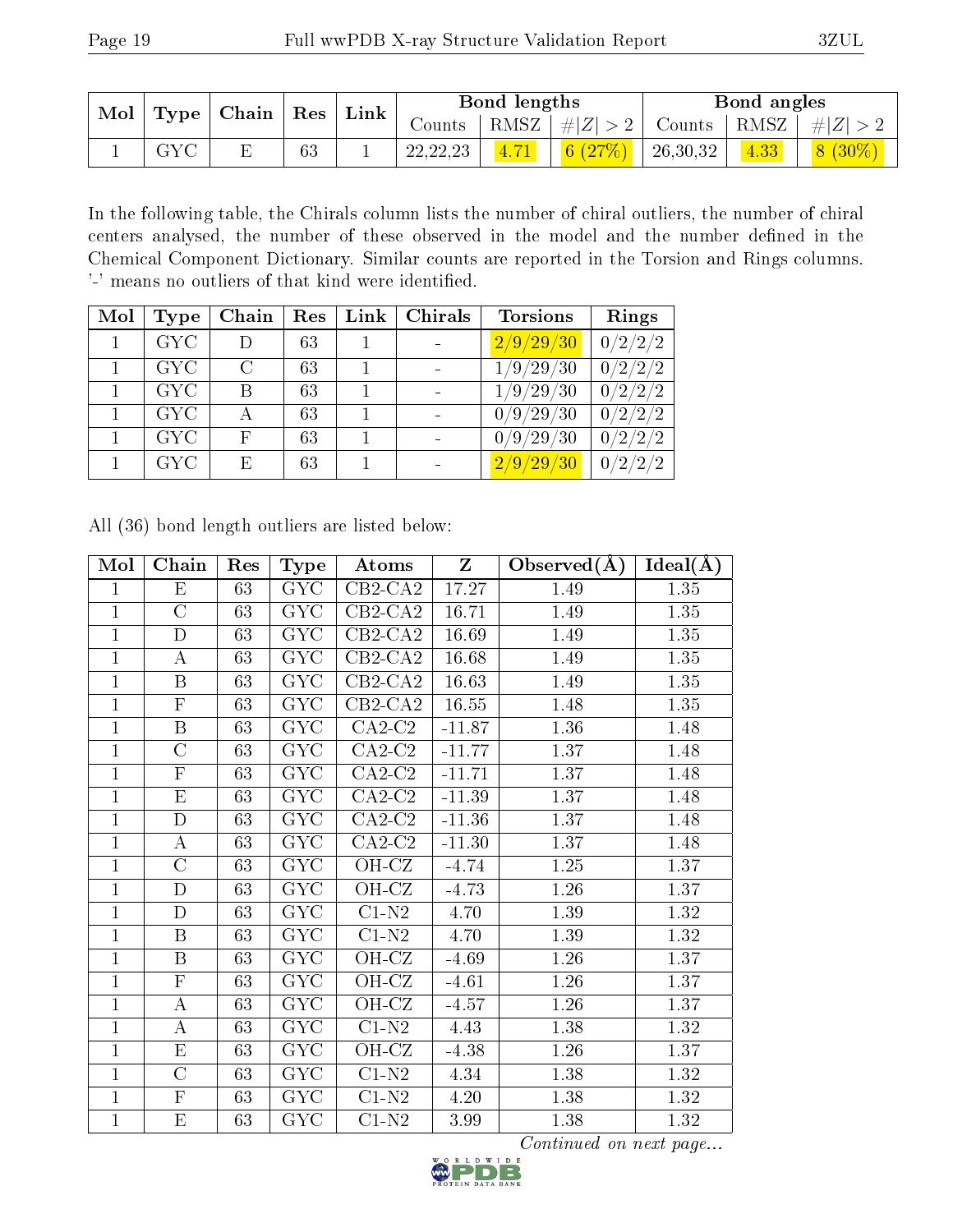| Mol | Chain        | Res | <b>Type</b> | Atoms   | $Z_{\rm}$ | Observed $(A)$ | Ideal(A) |
|-----|--------------|-----|-------------|---------|-----------|----------------|----------|
|     | D)           | 63  | <b>GYC</b>  | $C2-N3$ | $-3.09$   | 1.32           | 1.39     |
|     | Е            | 63  | <b>GYC</b>  | $C2-N3$ | $-3.04$   | 1.32           | 1.39     |
|     | А            | 63  | <b>GYC</b>  | $C2-N3$ | $-3.03$   | 1.32           | 1.39     |
|     | B            | 63  | <b>GYC</b>  | $C2-N3$ | $-2.88$   | 1.33           | 1.39     |
| 1   | $\rm C$      | 63  | <b>GYC</b>  | $O2-C2$ | 2.84      | 1.29           | 1.23     |
|     | А            | 63  | <b>GYC</b>  | $O2-C2$ | 2.82      | 1.29           | 1.23     |
|     | E            | 63  | <b>GYC</b>  | $O2-C2$ | 2.78      | 1.29           | 1.23     |
|     | $\mathbf{F}$ | 63  | GYC         | $O2-C2$ | 2.77      | 1.29           | 1.23     |
| 1   | $\bigcap$    | 63  | GYC         | $C2-N3$ | $-2.76$   | 1.33           | 1.39     |
|     | D            | 63  | <b>GYC</b>  | $O2-C2$ | 2.62      | 1.28           | 1.23     |
|     | F            | 63  | <b>GYC</b>  | $C2-N3$ | $-2.61$   | 1.33           | 1.39     |
|     | В            | 63  | GYC         | $O2-C2$ | 2.57      | 1.28           | 1.23     |

All (52) bond angle outliers are listed below:

| Mol            | Chain                   | Res             | <b>Type</b>             | Atoms                                  | Z        | Observed $(°)$ | Ideal $(°)$ |
|----------------|-------------------------|-----------------|-------------------------|----------------------------------------|----------|----------------|-------------|
| $\mathbf{1}$   | B                       | 63              | <b>GYC</b>              | $CA2-C2-N3$                            | 16.50    | 111.17         | 103.37      |
| $\mathbf{1}$   | $\overline{F}$          | 63              | <b>GYC</b>              | $CA2-C2-N3$                            | 16.50    | 111.17         | 103.37      |
| $\mathbf{1}$   | $\overline{C}$          | 63              | <b>GYC</b>              | $CA2-C2-N3$                            | 16.46    | 111.15         | 103.37      |
| $\overline{1}$ | $\overline{\mathrm{E}}$ | 63              | $\overline{\text{GYC}}$ | $CA2-C2-N3$                            | 16.45    | 111.15         | 103.37      |
| $\mathbf{1}$   | $\mathbf D$             | 63              | <b>GYC</b>              | $CA2-C2-N3$                            | 16.04    | 110.95         | 103.37      |
| $\overline{1}$ | $\boldsymbol{A}$        | 63              | $\overline{\text{GYC}}$ | $CA2-C2-N3$                            | 16.02    | 110.95         | 103.37      |
| $\mathbf 1$    | $\boldsymbol{B}$        | 63              | <b>GYC</b>              | $O2$ -C2-CA2                           | $-13.13$ | 123.58         | 130.96      |
| $\mathbf{1}$   | $\overline{C}$          | 63              | <b>GYC</b>              | $O2-C2-CA2$                            | $-12.86$ | 123.74         | 130.96      |
| $\mathbf{1}$   | $\mathbf{F}$            | 63              | <b>GYC</b>              | $O2$ -C <sub>2</sub> -C <sub>A</sub> 2 | $-11.90$ | 124.28         | 130.96      |
| $\mathbf{1}$   | $\mathbf{E}% _{0}$      | 63              | ${\rm GYC}$             | $O2$ -C2-CA2                           | $-10.52$ | 125.05         | 130.96      |
| $\mathbf{1}$   | А                       | 63              | $\overline{\text{GYC}}$ | $O2$ -C2-CA2                           | $-10.05$ | 125.32         | 130.96      |
| $\overline{1}$ | D                       | 63              | <b>GYC</b>              | $O2-C2-CA2$                            | $-9.46$  | 125.65         | 130.96      |
| $\mathbf{1}$   | $\boldsymbol{B}$        | 63              | $\overline{\text{GYC}}$ | $CG2-CB2-CA2$                          | $-6.47$  | 122.02         | 129.94      |
| $\mathbf{1}$   | $\mathbf{F}$            | 63              | <b>GYC</b>              | $CG2-CB2-CA2$                          | $-6.30$  | 122.22         | 129.94      |
| $\mathbf{1}$   | $\boldsymbol{A}$        | 63              | <b>GYC</b>              | $CG2-CB2-CA2$                          | $-5.97$  | 122.63         | 129.94      |
| $\overline{1}$ | D                       | 63              | $\overline{\text{GYC}}$ | $\overline{\text{CG2-CB2-CA2}}$        | $-5.69$  | 122.97         | 129.94      |
| $\mathbf{1}$   | E                       | 63              | <b>GYC</b>              | $C2-N3-C1$                             | $-5.62$  | 105.12         | 107.97      |
| $\mathbf{1}$   | $\overline{\mathrm{F}}$ | 63              | <b>GYC</b>              | $C2-N3-C1$                             | $-5.44$  | 105.21         | 107.97      |
| $\mathbf{1}$   | $\overline{C}$          | 63              | <b>GYC</b>              | $C2-N3-C1$                             | $-5.13$  | 105.37         | 107.97      |
| $\mathbf{1}$   | $\overline{F}$          | 63              | <b>GYC</b>              | $CB2-CA2-C2$                           | 5.00     | 128.24         | 122.28      |
| $\mathbf{1}$   | E                       | 63              | <b>GYC</b>              | $CG2-CB2-CA2$                          | $-4.97$  | 123.85         | 129.94      |
| $\mathbf{1}$   | $\overline{C}$          | 63              | <b>GYC</b>              | $CG2-CB2-CA2$                          | $-4.95$  | 123.88         | 129.94      |
| $\overline{1}$ | $\overline{\mathrm{B}}$ | $\overline{63}$ | $\overline{\text{GYC}}$ | $C2-N3-C1$                             | $-4.67$  | 105.60         | 107.97      |
| $\mathbf{1}$   | $\mathbf D$             | 63              | <b>GYC</b>              | $CB2-CA2-C2$                           | 4.56     | 127.72         | 122.28      |
| $\mathbf{1}$   | E                       | 63              | <b>GYC</b>              | $CB2-CA2-C2$                           | 4.39     | 127.52         | 122.28      |
| $\mathbf{1}$   | А                       | 63              | GYC                     | $C2-N3-C1$                             | $-4.39$  | 105.75         | 107.97      |

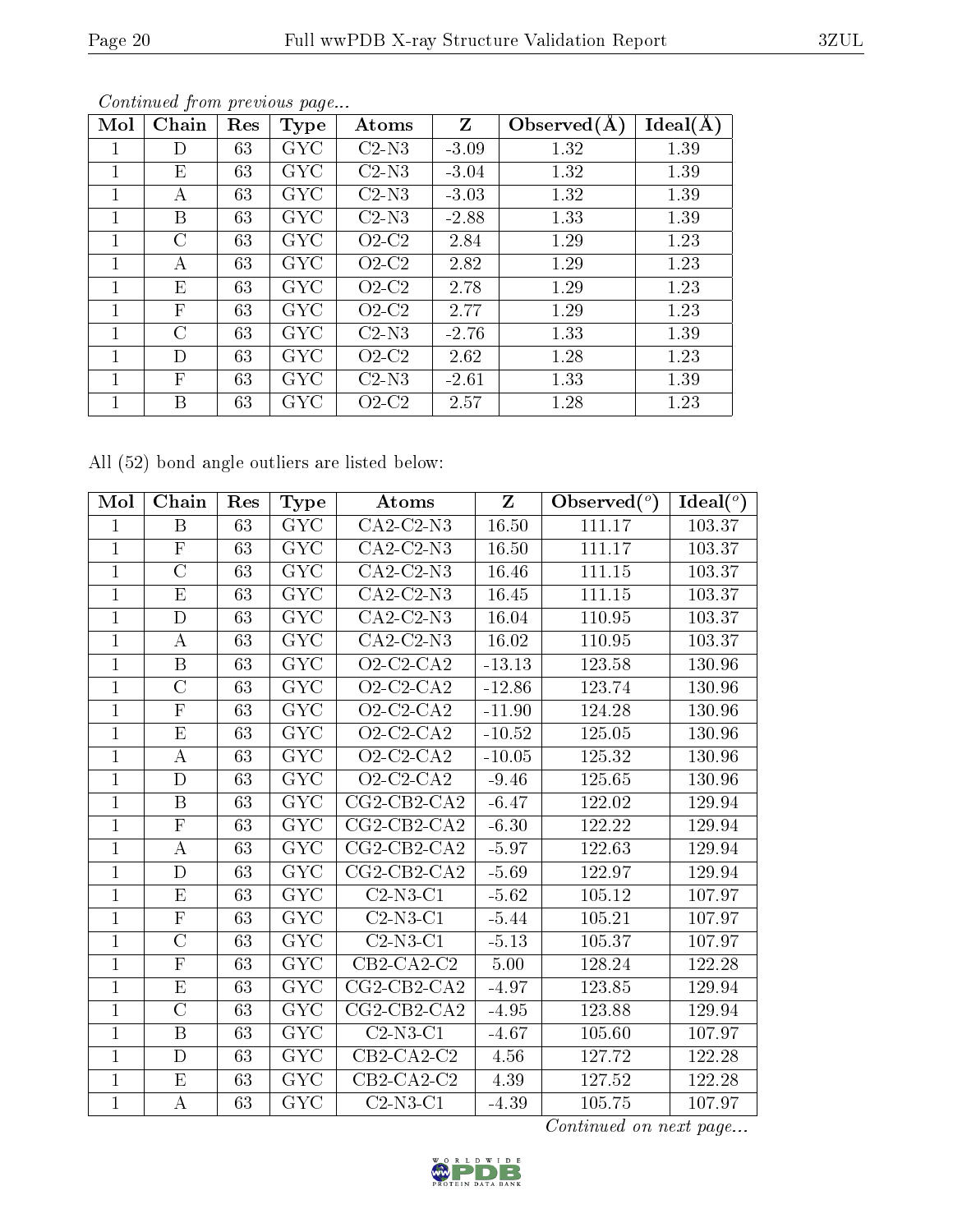| Mol            | Chain                   | Res | Type                    | Atoms                          | $Z_{\parallel}$ | Observed $(°)$ | $\text{Ideal}({}^o)$ |
|----------------|-------------------------|-----|-------------------------|--------------------------------|-----------------|----------------|----------------------|
| $\mathbf{1}$   | А                       | 63  | <b>GYC</b>              | $\overline{\text{CB2-CA2-C2}}$ | 3.84            | 126.85         | 122.28               |
| $\overline{1}$ | $\overline{C}$          | 63  | <b>GYC</b>              | $CB2-CA2-C2$                   | 3.54            | 126.50         | 122.28               |
| $\mathbf{1}$   | $\mathbf D$             | 63  | GYC                     | $C2-N3-C1$                     | $-3.52$         | 106.18         | 107.97               |
| $\mathbf{1}$   | ${\bf F}$               | 63  | <b>GYC</b>              | $CB2-CA2-N2$                   | $-3.28$         | 124.28         | 128.83               |
| $\mathbf{1}$   | $\overline{\mathrm{B}}$ | 63  | $\overline{\text{GYC}}$ | $CB2-CA2-C2$                   | 3.24            | 126.14         | 122.28               |
| $\mathbf{1}$   | $\bf{A}$                | 63  | <b>GYC</b>              | $CA3-N3-C1$                    | $3.21\,$        | 131.01         | 127.16               |
| $\mathbf{1}$   | $\boldsymbol{B}$        | 63  | <b>GYC</b>              | $O-C-CA3$                      | $-2.88$         | 117.70         | 126.39               |
| $\mathbf{1}$   | $\mathbf D$             | 63  | GYC                     | $CB2-CA2-N2$                   | $-2.79$         | 124.96         | 128.83               |
| $\mathbf{1}$   | D                       | 63  | <b>GYC</b>              | $O-C-CA3$                      | $-2.77$         | 118.02         | 126.39               |
| $\overline{1}$ | $\boldsymbol{A}$        | 63  | GYC                     | $O-C-CA3$                      | $-2.77$         | 118.03         | 126.39               |
| $\mathbf{1}$   | E                       | 63  | GYC                     | $CB2-CA2-N2$                   | $-2.69$         | 125.10         | 128.83               |
| $\mathbf{1}$   | $\overline{\mathrm{F}}$ | 63  | $\overline{\text{GYC}}$ | $CA3-N3-C1$                    | 2.57            | 130.25         | 127.16               |
| $\mathbf{1}$   | E                       | 63  | <b>GYC</b>              | $O-C-CA3$                      | $-2.56$         | 118.65         | 126.39               |
| $\mathbf{1}$   | $\mathbf D$             | 63  | <b>GYC</b>              | $C2 - CA2 - N2$                | $-2.53$         | 107.16         | 108.93               |
| $\mathbf{1}$   | $\mathcal{C}$           | 63  | GYC                     | $O-C-CA3$                      | $-2.51$         | 118.80         | 126.39               |
| $\mathbf{1}$   | $\boldsymbol{A}$        | 63  | <b>GYC</b>              | $CB2-CA2-N2$                   | $-2.47$         | 125.41         | 128.83               |
| $\mathbf{1}$   | $\boldsymbol{A}$        | 63  | <b>GYC</b>              | $N3$ -C1- $N2$                 | $-2.43$         | 109.77         | 111.45               |
| $\mathbf{1}$   | $\mathbf F$             | 63  | <b>GYC</b>              | $C2-CA2-N2$                    | $-2.36$         | 107.28         | 108.93               |
| $\mathbf{1}$   | ${\rm E}$               | 63  | <b>GYC</b>              | $C2-CA2-N2$                    | $-2.35$         | 107.29         | 108.93               |
| $\mathbf{1}$   | D                       | 63  | <b>GYC</b>              | $N3$ -C1- $N2$                 | $-2.32$         | 109.85         | 111.45               |
| $\mathbf{1}$   | $\mathbf D$             | 63  | <b>GYC</b>              | $CA1-C1-N2$                    | 2.25            | 128.10         | 123.56               |
| $\mathbf{1}$   | $\overline{C}$          | 63  | <b>GYC</b>              | $C2-CA2-N2$                    | $-2.23$         | 107.37         | 108.93               |
| $\mathbf{1}$   | $\overline{F}$          | 63  | <b>GYC</b>              | $O-C-CA3$                      | $-2.16$         | 119.86         | 126.39               |
| $\overline{1}$ | $\mathbf D$             | 63  | <b>GYC</b>              | $CA1-C1-N3$                    | $-2.15$         | 122.05         | 124.85               |
| $\mathbf{1}$   | B                       | 63  | <b>GYC</b>              | $C2-CA2-N2$                    | $-2.09$         | 107.47         | 108.93               |
| $\mathbf 1$    | $\mathcal{C}$           | 63  | GYC                     | $CB2-CA2-N2$                   | $-2.02$         | 126.02         | 128.83               |

There are no chirality outliers.

All (6) torsion outliers are listed below:

| Mol | Chain | $\operatorname{Res}% \left( \mathcal{N}\right) \equiv\operatorname{Res}(\mathcal{N}_{0})\cap\mathcal{N}_{1}$ | Type       | Atoms             |
|-----|-------|--------------------------------------------------------------------------------------------------------------|------------|-------------------|
|     | н,    | 63                                                                                                           | <b>GYC</b> | $C2-CA2-CB2-CG2$  |
|     |       | 63                                                                                                           | <b>GYC</b> | $C$ -CA3-N3-C2    |
|     |       | 63                                                                                                           | <b>GYC</b> | $C$ -CA3-N3-C2    |
|     | C     | 63                                                                                                           | <b>GYC</b> | $C$ -CA3-N3-C2    |
|     | F.    | 63                                                                                                           | <b>GYC</b> | $N2$ -CA2-CB2-CG2 |
|     |       | 63                                                                                                           | GYC        | $C2-CA2-CB2-CG2$  |

There are no ring outliers.

6 monomers are involved in 25 short contacts:

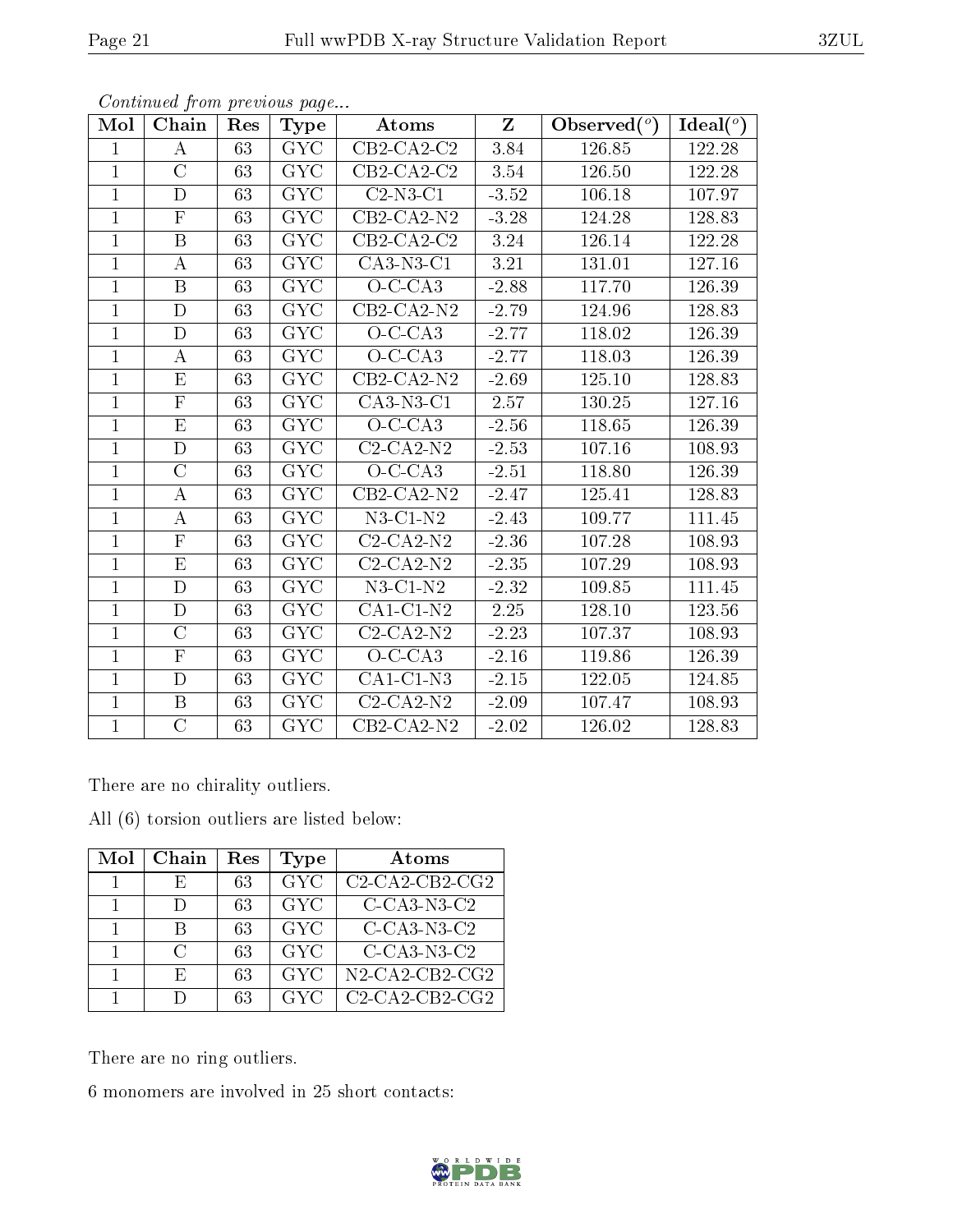| $Mol$   Chain   Res |    |            | Type   Classhes | Symm-Clashes |
|---------------------|----|------------|-----------------|--------------|
|                     | 63 | <b>GYC</b> |                 |              |
|                     | 63 | <b>GYC</b> |                 |              |
|                     | 63 | <b>GYC</b> |                 |              |
|                     | 63 | <b>GYC</b> |                 |              |
|                     | 63 | <b>GYC</b> |                 |              |
|                     | 63 | <b>GYC</b> |                 |              |

### 5.5 Carbohydrates (i)

There are no carbohydrates in this entry.

### 5.6 Ligand geometry (i)

There are no ligands in this entry.

### 5.7 [O](https://www.wwpdb.org/validation/2017/XrayValidationReportHelp#nonstandard_residues_and_ligands)ther polymers (i)

There are no such residues in this entry.

### 5.8 Polymer linkage issues (i)

There are no chain breaks in this entry.

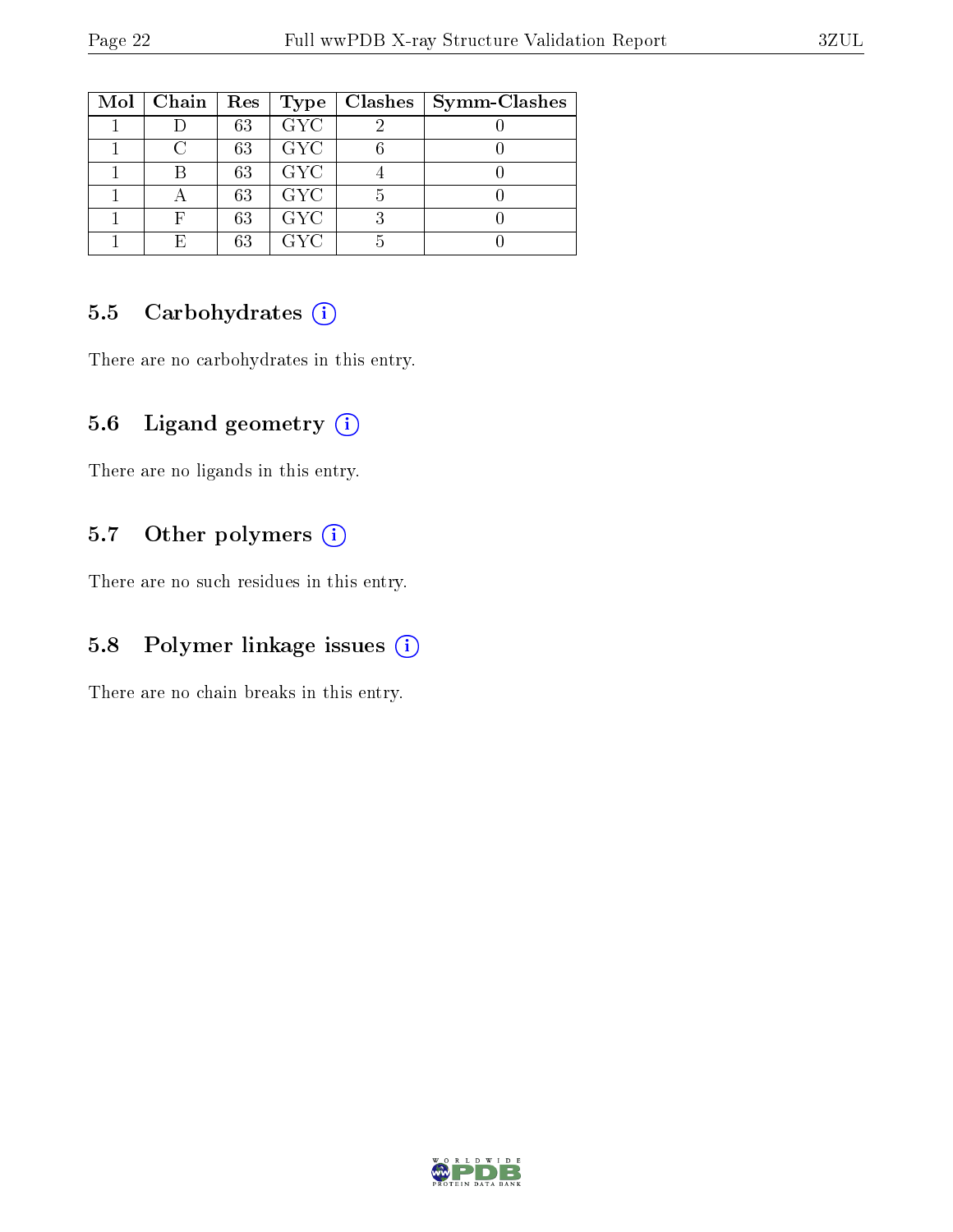# 6 Fit of model and data  $\left( \cdot \right)$

# 6.1 Protein, DNA and RNA chains (i)

In the following table, the column labelled  $#RSRZ> 2'$  contains the number (and percentage) of RSRZ outliers, followed by percent RSRZ outliers for the chain as percentile scores relative to all X-ray entries and entries of similar resolution. The OWAB column contains the minimum, median,  $95<sup>th</sup>$  percentile and maximum values of the occupancy-weighted average B-factor per residue. The column labelled ' $Q< 0.9$ ' lists the number of (and percentage) of residues with an average occupancy less than 0.9.

| Mol          | Chain        | Analysed        | $<$ RSRZ $>$ | $\#\text{RSRZ}\text{>2}$ | $OWAB(A^2)$    | $\rm Q\textcolor{black}{<}0.9$ |
|--------------|--------------|-----------------|--------------|--------------------------|----------------|--------------------------------|
| $\mathbf{1}$ | А            | $213/221$ (96%) | $-0.39$      | 0   100   100            | 9, 19, 37, 51  | $\Omega$                       |
|              | B            | $213/221$ (96%) | $-0.24$      | $1(0\%)$<br>91<br>94     | 12, 23, 41, 62 | $\theta$                       |
|              | $\rm C$      | $215/221$ (97%) | $-0.31$      | $3(1\%)$<br>75<br>80     | 10, 20, 38, 67 | $\Omega$                       |
|              | D            | $213/221$ (96%) | $-0.21$      | $3(1\%)$<br>80<br>75     | 11, 21, 39, 62 | $\Omega$                       |
| $\mathbf{1}$ | E            | $213/221$ (96%) | $-0.09$      | $3(1\%)$<br>80<br>75     | 12, 25, 43, 71 | $\Omega$                       |
|              | $\mathbf{F}$ | $213/221$ (96%) | $-0.21$      | $1(0\%)$<br>94<br>91     | 11, 23, 39, 57 | $\theta$                       |
| All          | All          | 1280/1326 (96%) | $-0.24$      | 11 $(0\%)$<br>88<br>84   | 9, 22, 40, 71  | $\Omega$                       |

All (11) RSRZ outliers are listed below:

| Mol          | $Chain$ | Res            | <b>Type</b> | <b>RSRZ</b> |
|--------------|---------|----------------|-------------|-------------|
| 1            | C       | 3              | VAL         | 5.2         |
| 1            | E       | 3              | VAL         | 4.5         |
| 1            | С       | $\overline{2}$ | SER         | 4.4         |
| 1            | E       | $\overline{2}$ | <b>SER</b>  | 3.7         |
| 1            | R       | $\overline{2}$ | SER.        | 3.4         |
| $\mathbf{1}$ | I)      | $\overline{2}$ | SER.        | 3.1         |
| 1            | $\Box$  | 3              | VAL         | 2.6         |
| 1            | F       | 202            | <b>LYS</b>  | 2.2         |
| 1            | E       | 4              | ILE         | 2.2         |
| 1            | Ð       | 6              | PRO         | 2.2         |
|              |         | 6              | PRC         | 2.1         |

# 6.2 Non-standard residues in protein, DNA, RNA chains  $(i)$

In the following table, the Atoms column lists the number of modelled atoms in the group and the number defined in the chemical component dictionary. The B-factors column lists the minimum, median,  $95<sup>th</sup>$  percentile and maximum values of B factors of atoms in the group. The column labelled  $Q < 0.9$ ' lists the number of atoms with occupancy less than 0.9.